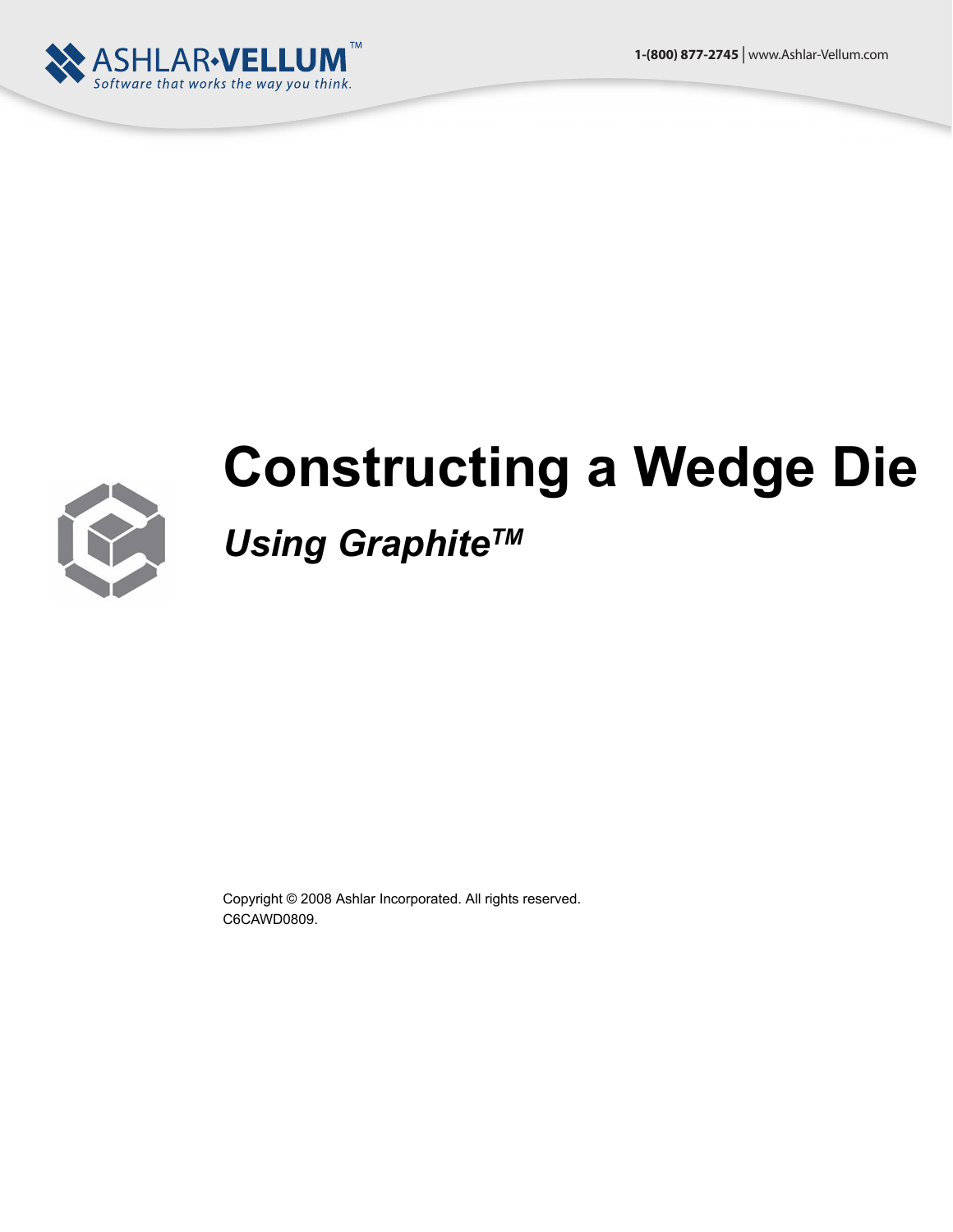## **Constructing a Wedge Die**

This exercise introduces the third dimension. Discover how easy it is to use. All of the tools used in 2D space are used in 3D.

In this chapter, construct a Wedge Die part and then create a 2D drawing with four views (Top, Front, Right and Trimetric).

Since working in Graphite is a smooth transition from 2D to 3D, start the drawing in 2D.

## *Creating the Wireframe Geometry*

- 1. Begin with a new document and draw a rectangle. Make the rectangle about four times as tall as it is wide. It should be almost as tall as the screen.
	- Select the **Connected Lines** tool.

Extrude... Revolve...

• Draw the first two lines by clicking align:x intersect at points 1, 2 and 3. ٦ *The Drafting Assistant gives the alignments to complete the shape.*  Move up and show the intersect, but don't click this point yet. 2. Display the Triad and change to a Trimetric view. • Choose *3D>Show Triad*. 3D Utilities Window Hel **Planes** ▶ Define Plane... Set Origin 3-Point Plane Set Plane to Screen 3 2 Show Triad Object Rotation...

This command displays an orientation marker in the corner of the screen.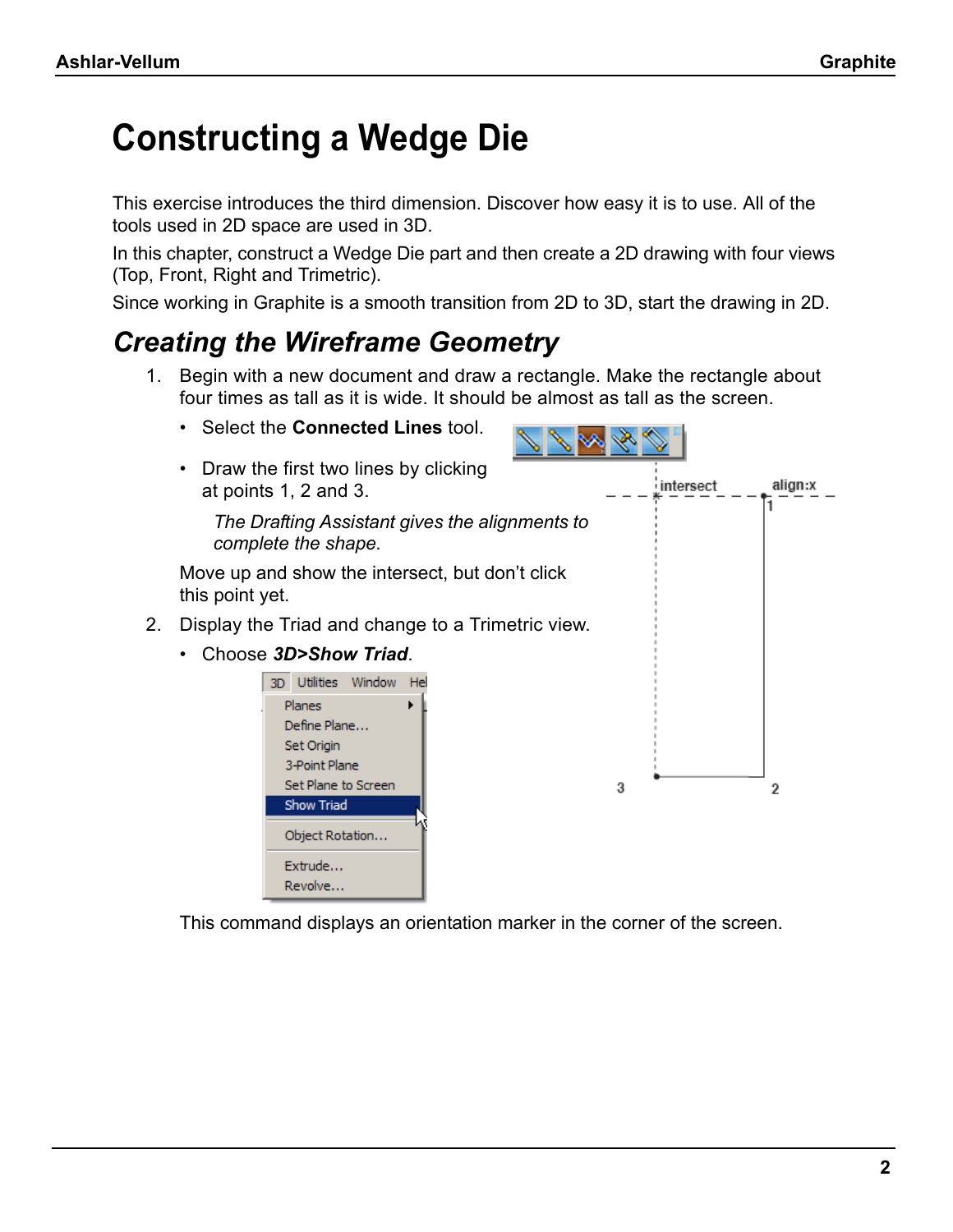

*When starting Graphite, the Top view is automatically selected. Now, the triad has changed to show a new orientation.*



The longest of the three lines is always the x-axis, the next longest is always the y-axis and the shortest line is always the z-axis.

The broken line forms a triangle that indicates where the work plane is. In this case, it is flat on the bottom, between the x- and y-axis. The rectangle has tilted down to match the triad.

Now line up the same *intersect* point as before, but looking at it from a 3D orientation.



• Click the final two points, to close the rectangle but **don't** double-click at the last point. Continue with the **Connected Lines** tool, and the rectangle remains highlighted so the Drafting Assistant can align with it as you continue.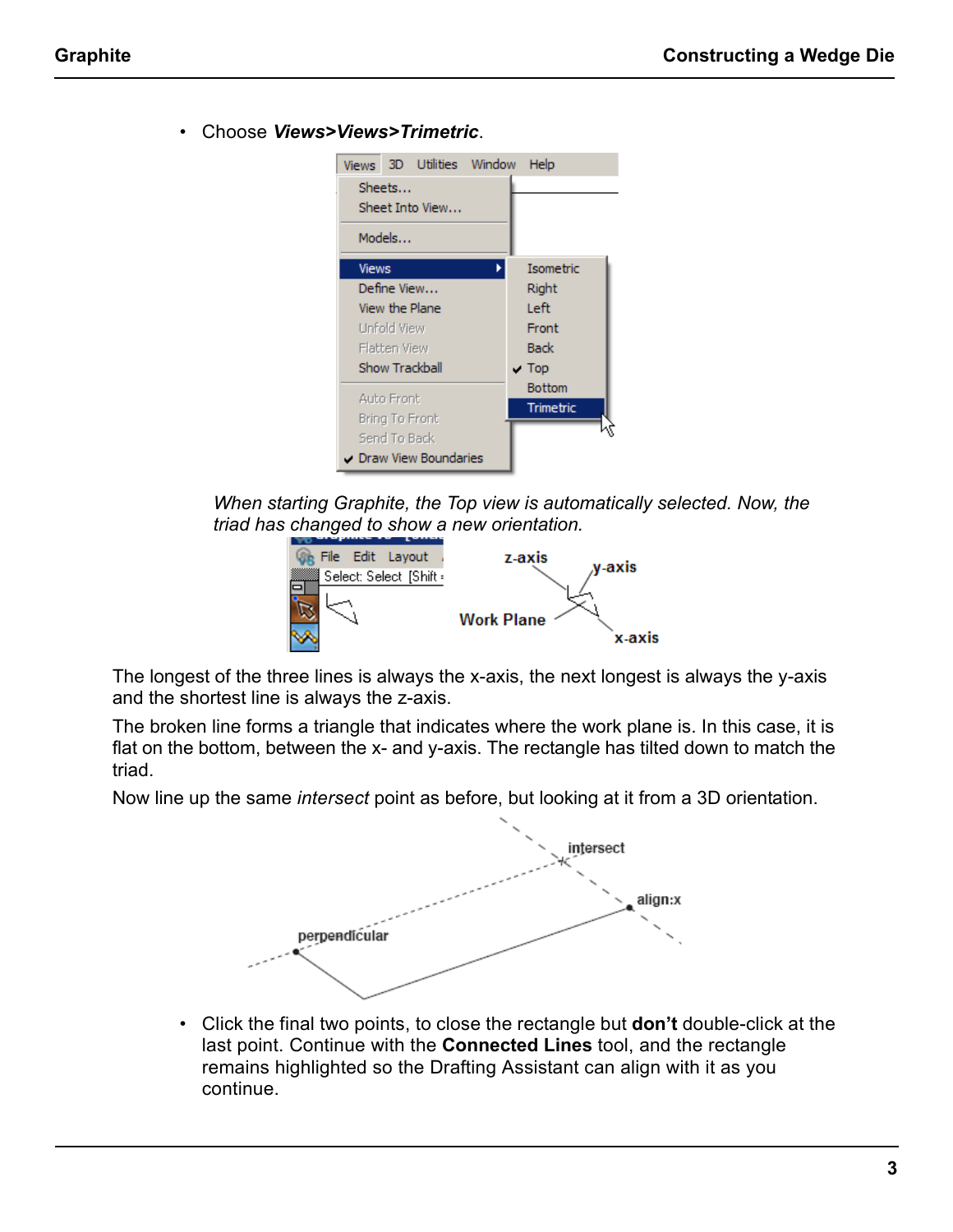• Now click on the Scroll Up arrow a few times to move the rectangle near the bottom of the screen.



- 3. Use the Z-Drafting Assistant to draw in the Trimetric view.
	- *Position the cursor above the first point of the rectangle, without clicking, to show the Z-Drafting Assistant*.

*Here is the first of many unique features of Graphite. This is the Z-Drafting Assistant. In other words, the Drafting Assistant is working in the third dimension. This provides automatic alignments off the x-axis, the y-axis and the z-axis.*

- Move up along the z-construction line and click the end point so the line is about 2/3 as tall as the rectangle is long. Then, without clicking, go down and touch the midpoint of the line, as shown in the following graphic.
- Come up the z-construction line, and locate the *intersect* shown below.

*After the Drafting Assistant displays the* intersect*, begin moving around in 3D space and create this block by just sketching, and letting the Drafting Assistant find the alignments.*

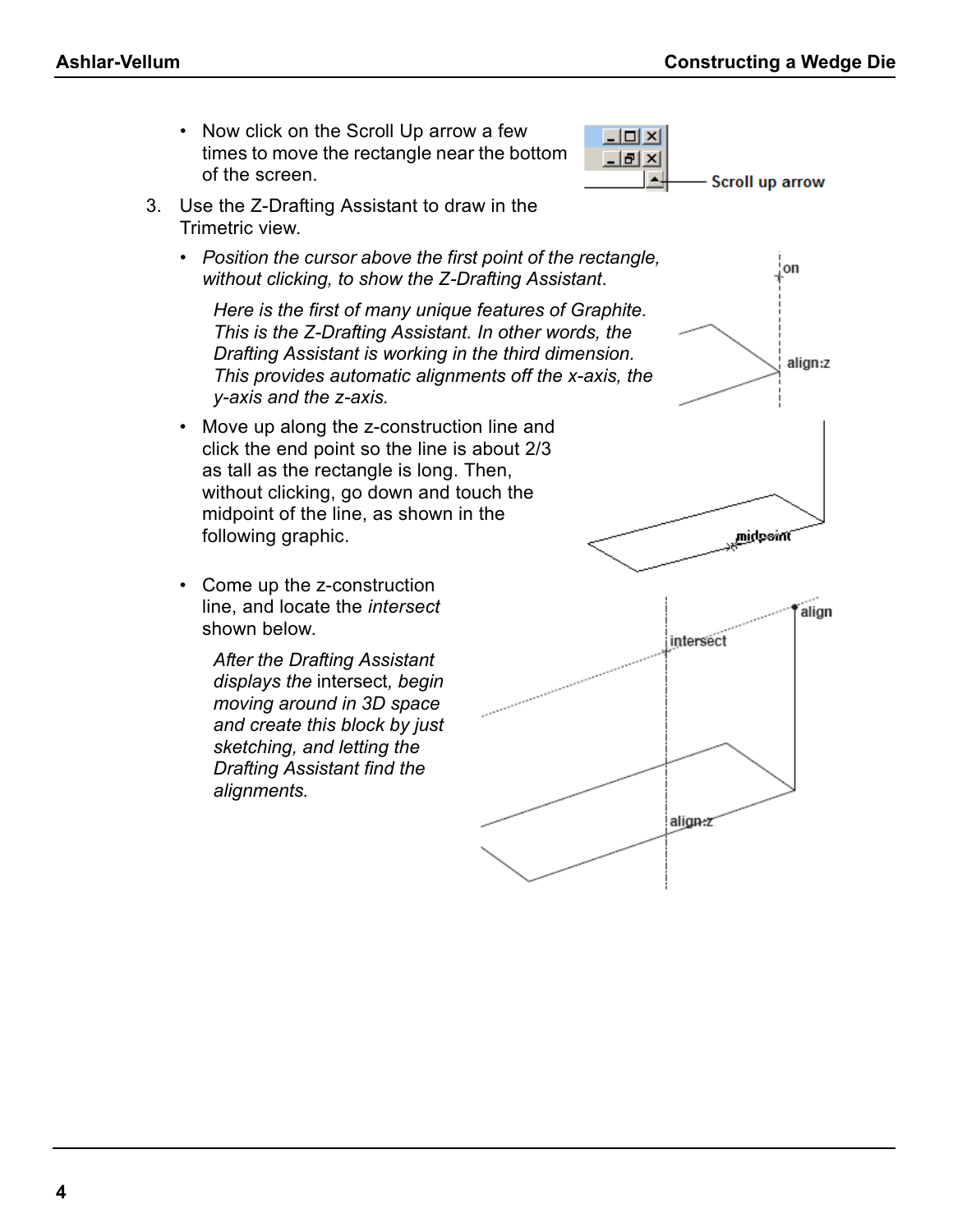- Click the *intersect* shown above. Then, move down along the z-axis, and end this line somewhere inside the rectangle as shown. Then move to the left along the yaxis and locate the *intersect* shown here. Click this point.
- Continue with the **Connected Lines** tool, and pick the five points shown here. Use the Drafting Assistant construction lines to get the proper alignments. At point 5, doubleclick this point to end the line.





*As each of these points is picked, notice how the Drafting Assistant senses where you are and what other geometry is near. It automatically provides all the alignment construction lines necessary to draw this part.*

What is shown here is one of the unique features of Graphite; the ability to move around freely in 3D space and just pick points, almost like in sketching. But having those points end up precisely aligned in all three axes is something that really sets Graphite apart.

- 4. Complete the shape of the wedge by moving copies of the selected lines.
	- Select the **Single Line** tool.

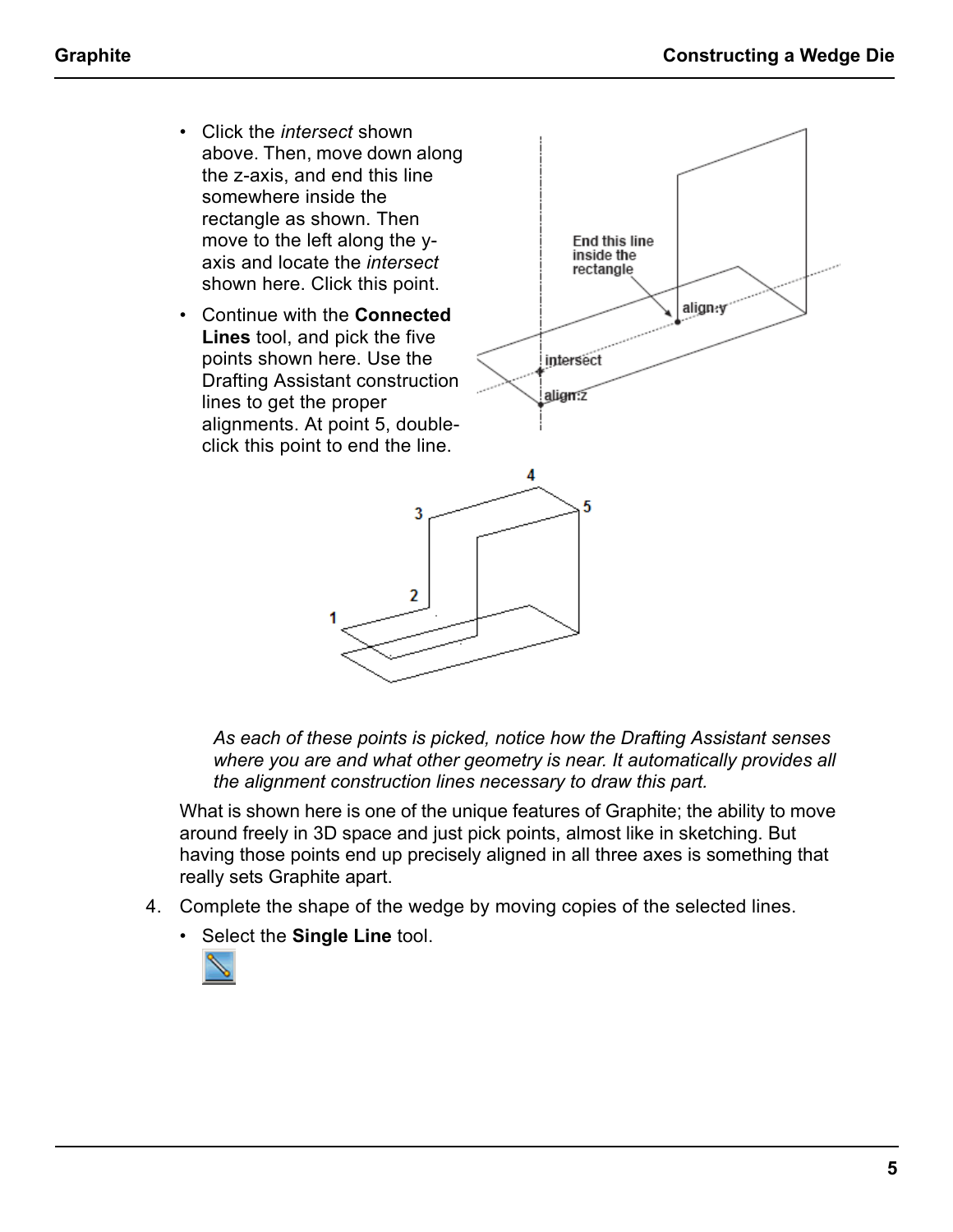• Draw a single line from point 1 to point 2.



• Select the **Selection** tool.



• With the line still selected, place the pointer at point 1. Hold down the CTRL (Windows) or OPTION (Macintosh) key and drag a copy of that line to the endpoint of the top line, as shown on the next page.

The Drafting Assistant automatically snaps to the endpoints at the start and the end of the move.



*Notice that when the pointer gets near the selected line, it changes from the Selection tool to the 4-Way Move symbol. This moves the selected item(s), as well as make copies while move.*

- With the **Selection** tool, select the line shown below.
- As before, while the line is still selected, place the pointer at one endpoint, hold down the CTRL (Windows) or the OPTION (Macintosh) key and drag a copy of the line in the y-direction, placing it at the corner of the L. Drag another copy in the z-direction and drop it at the top of the block. Select the long vertical line on the far right side of the part and move a copy of it, as shown. Now, all the lines of the L block should be drawn.



*The same thing can be done with* 

*some of the other lines. It is also possible to draw these lines using the*  **Single Line** *tool, but sometimes it's easier to copy existing lines.*

Now the outline of the Wedge Die is completed. Because of the Drafting Assistant, this process was fast and accurate.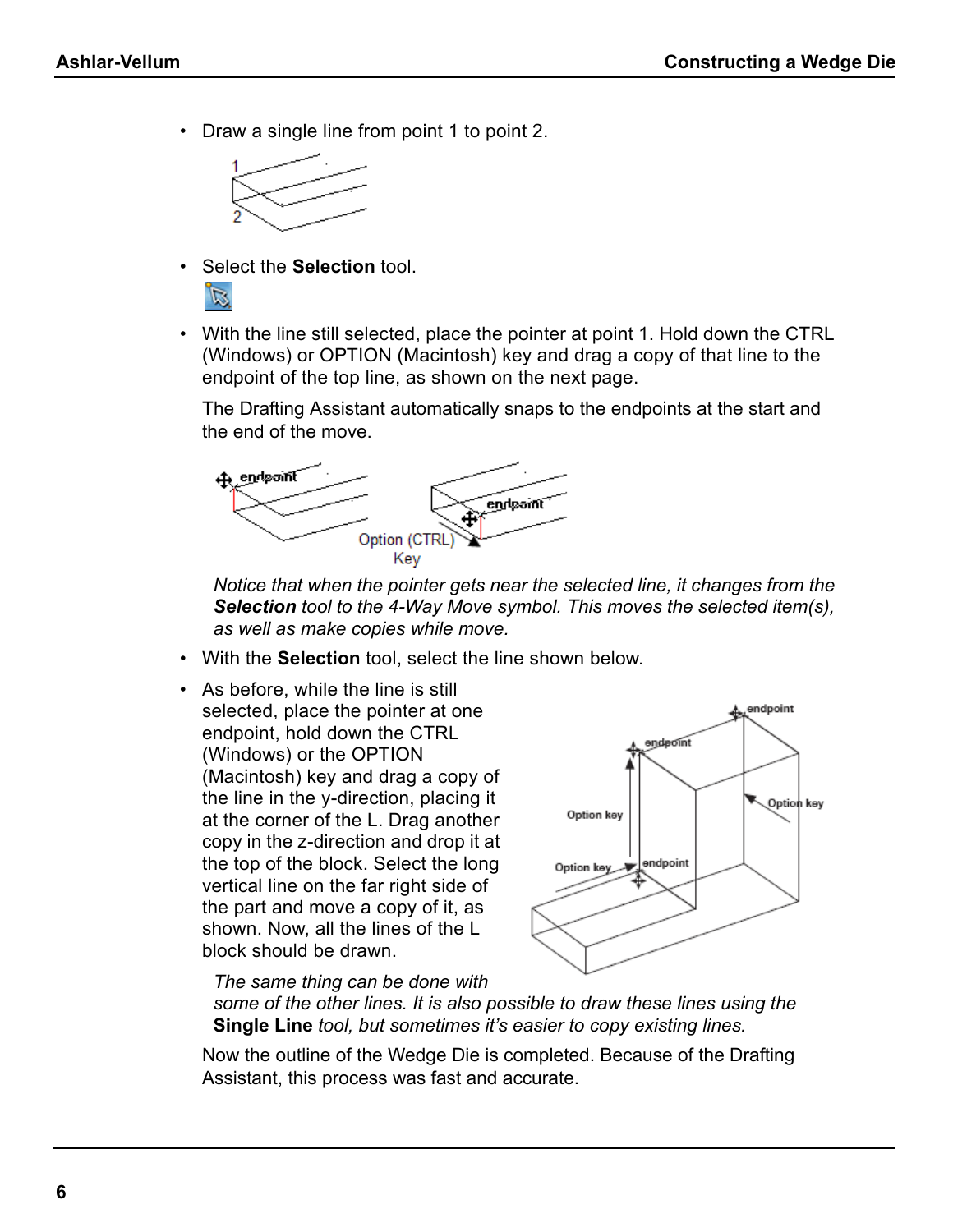5. Rotate the Wedge Die with the Trackball to make sure it is truly a 3D object.

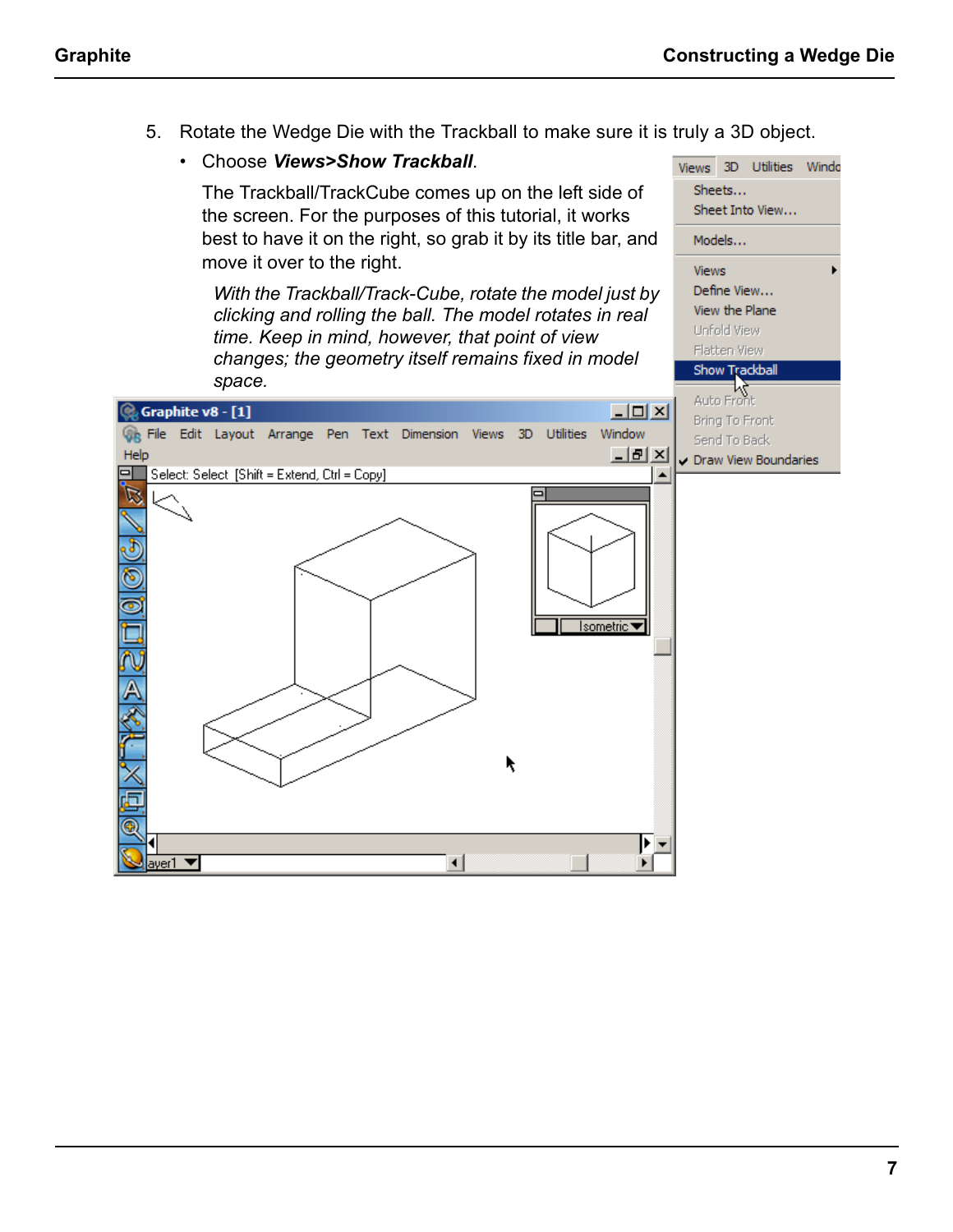• Rotate the model using the Trackball/TrackCube. Notice that the Triad appears at the center of rotation and shows the orientation of the axes as the model is turning.



- 6. Change the view orientation.
	- Choose any view, such as Right or Top, by selecting each view from the pull-down menu on the bottom panel of the Trackball.

To continue with the tutorial, select Trimetric from the pop-up menu on the Trackball.

- 7. Modify the design intuitively in 3D.
	- Hold down the SHIFT key and drag three selection fences around the four points shown to select these points. (The one short line in the big fence will also be selected.)

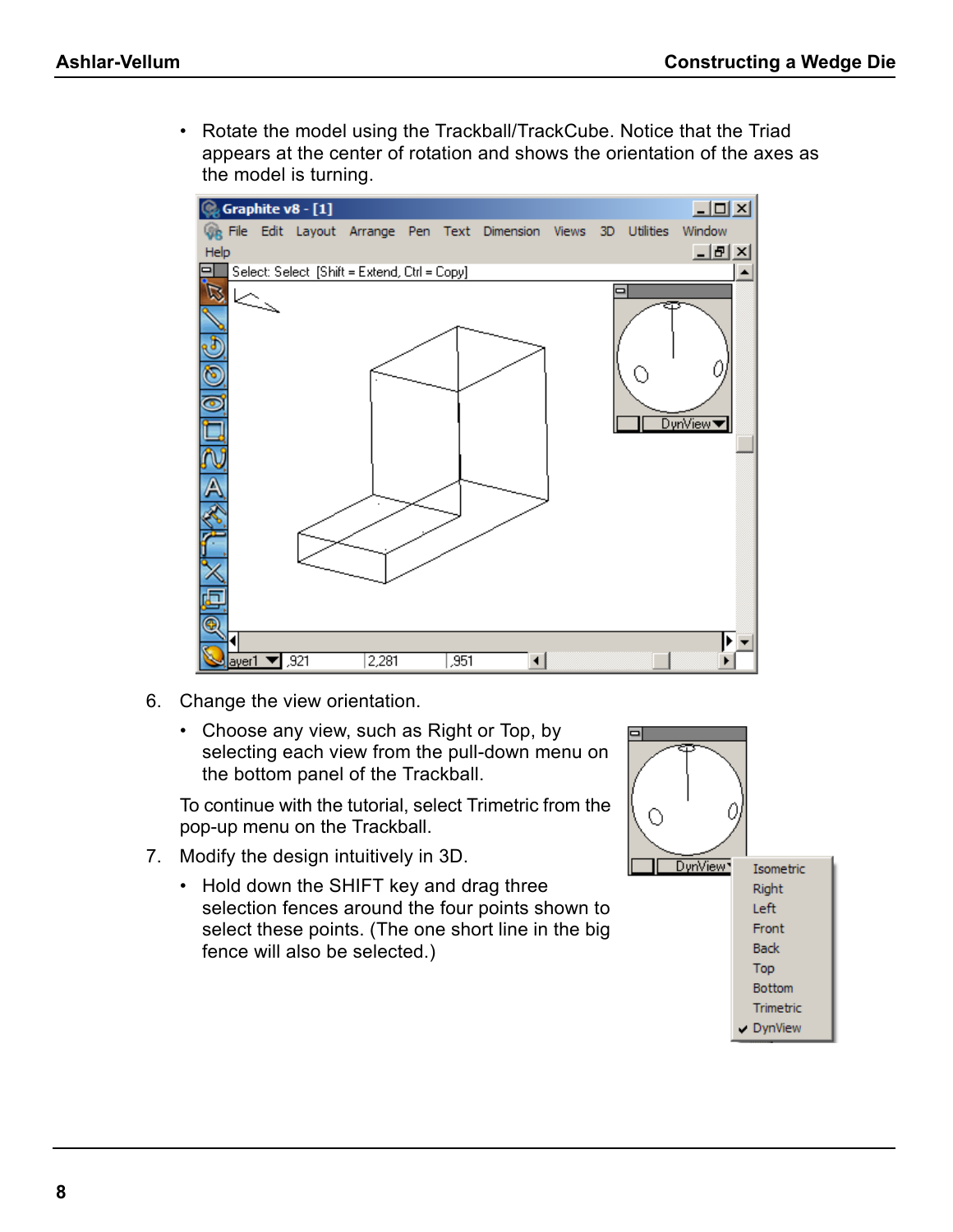• Release the SHIFT key. Grab one of the points (the pointer will change to the Four Way Move cursor) and drag it vertically. Make sure there are the words *align:z* at the bottom point as you start to move upward.



Make the bottom block approximately twice as thick as it was originally.



*One of the great features of Graphite is the ability to modify the design easily in 3D. For example, to make this bottom area about twice as thick as it is now. Select these points, and then move this face straight up until it is where necessary. The Drafting Assistant allows constraining this movement along the z-axis.*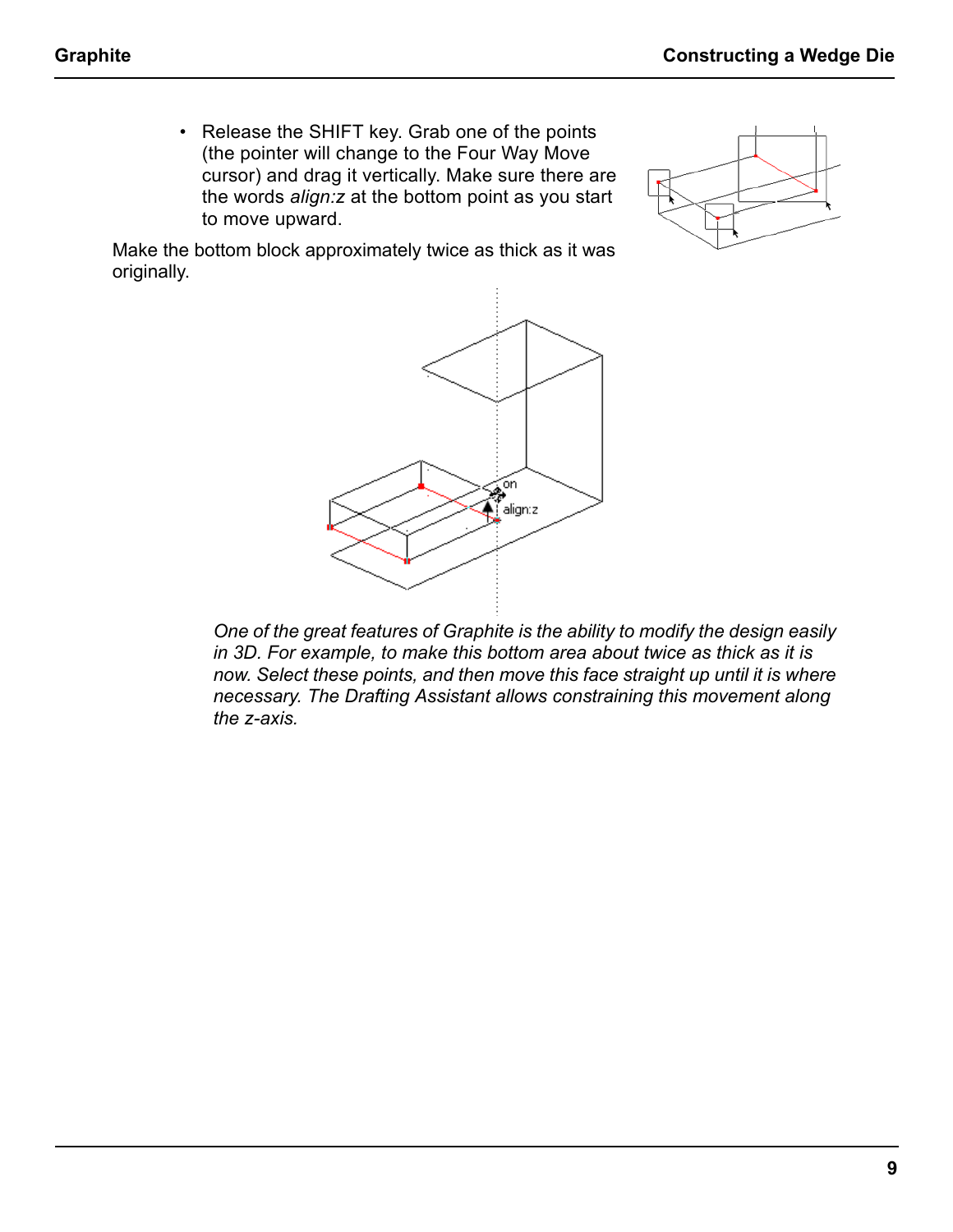• In each of the examples below, use the SHIFT key and drag the selection fences shown to select the appropriate points. Then drag one of the points to stretch the part. (This exercise can be skipped.)



• Choose *Undo* three times to get the part back to how it looked before the stretch exercises above (Skip this if those exercises were skipped.) The bottom of the block should be twice as thick as when it was originally drown.

*Graphite has unlimited levels of Undo. Specify the number of Undos using a mouse click in empty screen space, select Undo... and specify the necessary number.*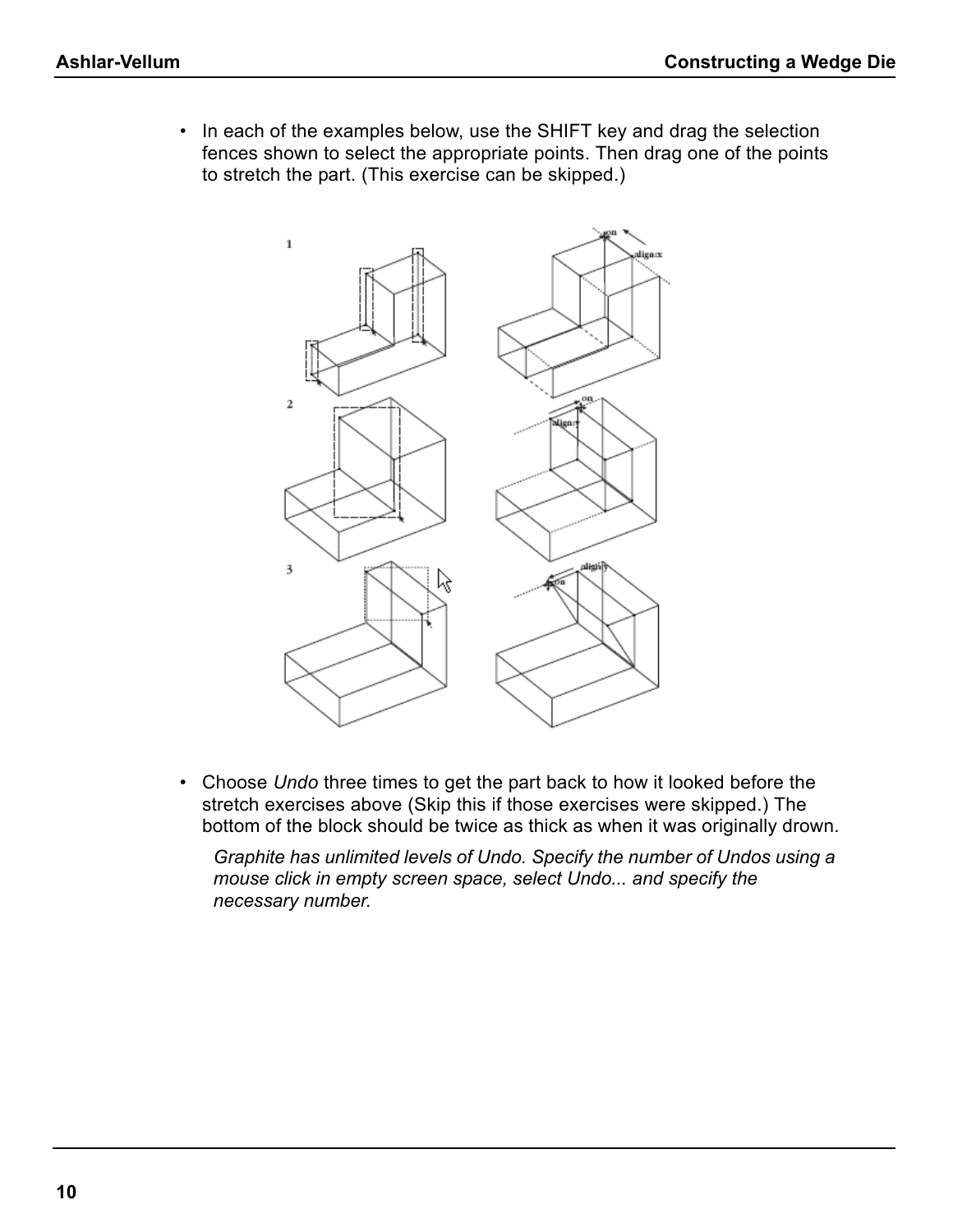• Regardless of whether the steps on the previous page were done, make sure to do the next one. This step is part of the actual shape of the finished part. Select the two points shown in the graphic and stretch the shelf back along the y-axis. (Stretch it two-thirds of the way back as pictured here.) As part of the design, create a wedge-shaped front.



- 8. Put a molded face on the front.
	- Do a Stroke-Zoom. Hold down the CTRL + SHIFT keys (Windows) or the  $\frac{1}{2}$  key (Macintosh), and drag the rectangle shown, from upper left to lower right.
	- Pick the **Connected Lines** tool and draw the line shown, going about two-thirds of the way across the width of the face. Make sure there are the words *align:-45* and *on* before clicking the second point.





• Finish the contour by drawing the lines and the arc, as shown. In frame 2, hold down the CTRL (Windows) or OPTION (Macintosh) key to temporarily get the **Arc** tool. Make sure there are the words *align:45* and *on* before clicking the second point.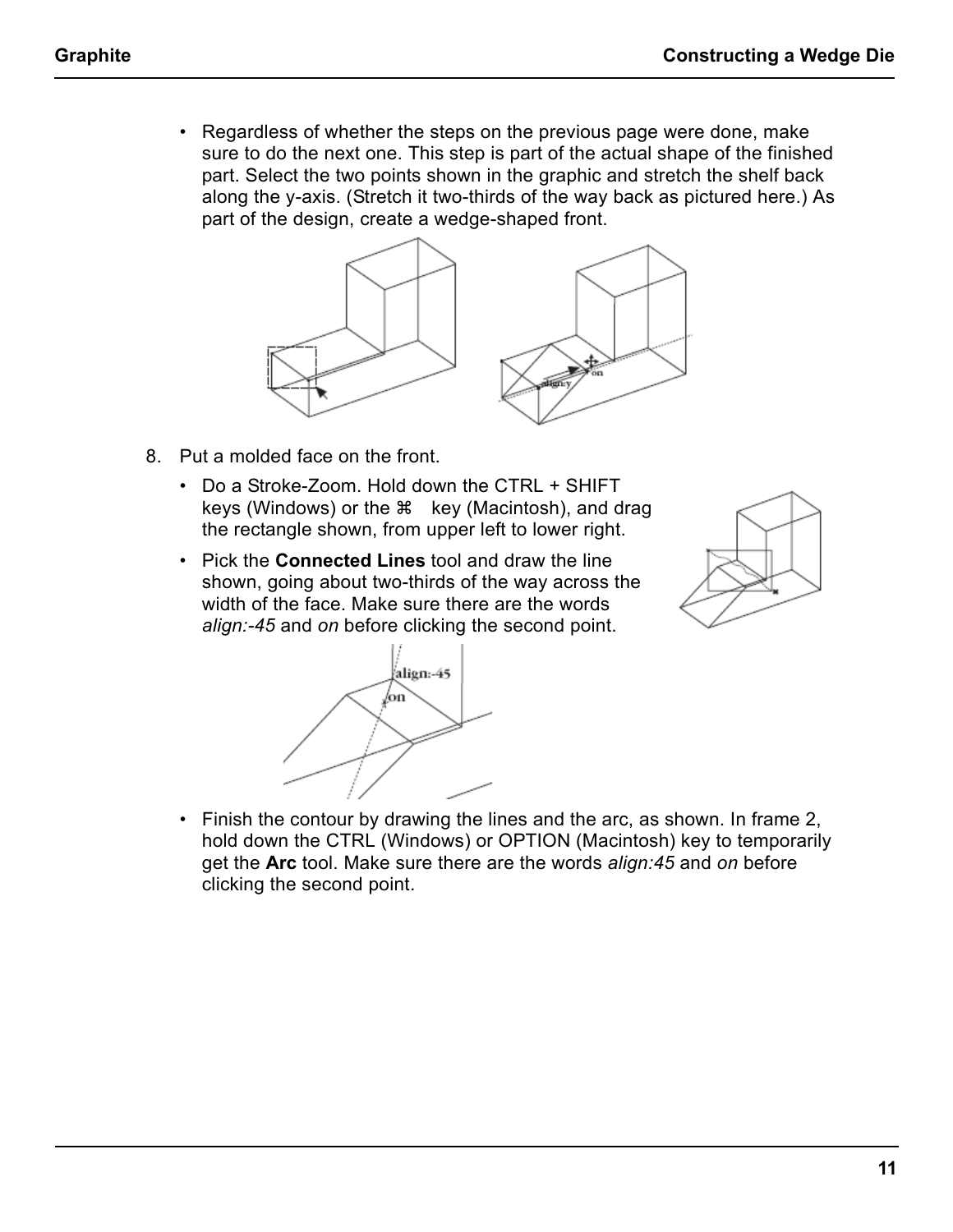*By using the Drafting Assistant construction lines, these lines are easily drawn. By holding the CTRL (Windows) or OPTION (Macintosh) key, temporarily get the Arc tool.*



- 9. Finish the contour by first extruding it up, then by revolving it around the corner of the block, and finally by extruding it along the top face of the block.
	- Select *Arrange>Zoom All.*
	- Select *Views>Hide Trackball*.
	- Select the five lines of the just drown contour (if they are not already selected).
	- Select *3D>Extrude*.

The Extrude dialog box appears.

| <b>Extrude</b>           |              |
|--------------------------|--------------|
| Direction*: $dX$<br>dY 0 | $dZ$ -1      |
|                          |              |
|                          | Cancel<br>0K |

*The Extrude dialog box can be moved by grabbing its title bar and dragging it to a new location.*

You will now see one of the most important features in Graphite. Enter a set of numbers in the three data fields. It is necessary to extrude along the vertical line of the face, but how far and in what direction is unknown.

With Graphite, this is easy. Notice the asterisk in the dialog box. It means, "the cursor can be used to enter values."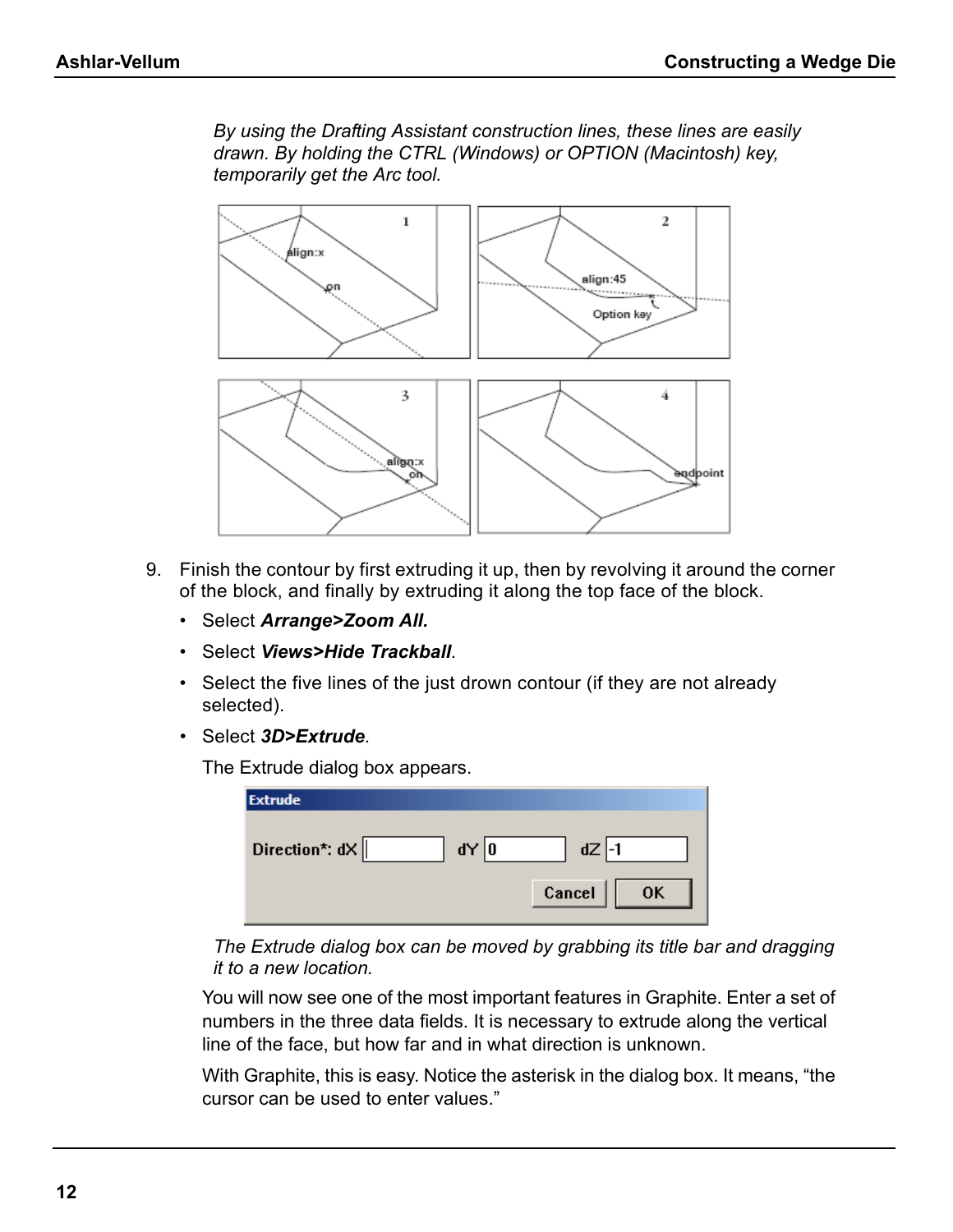• Put the bulls-eye cursor on the bottom of the vertical line of the face and drag up to the top of the line, then release.

*One of the unique Graphite features is the ability to drag from one point to another, and have the values appear in the right data fields.*



A number equal to the distance of that drag will appear in the *dz* data field, replacing the –1 that was there.

• Click OK.

The extruded objects appear.



- Now select the same five contour objects, but select the ones at the top of the extrusion. It is possible to revolve these objects around the corner of the block.
- Select *3D>Revolve*.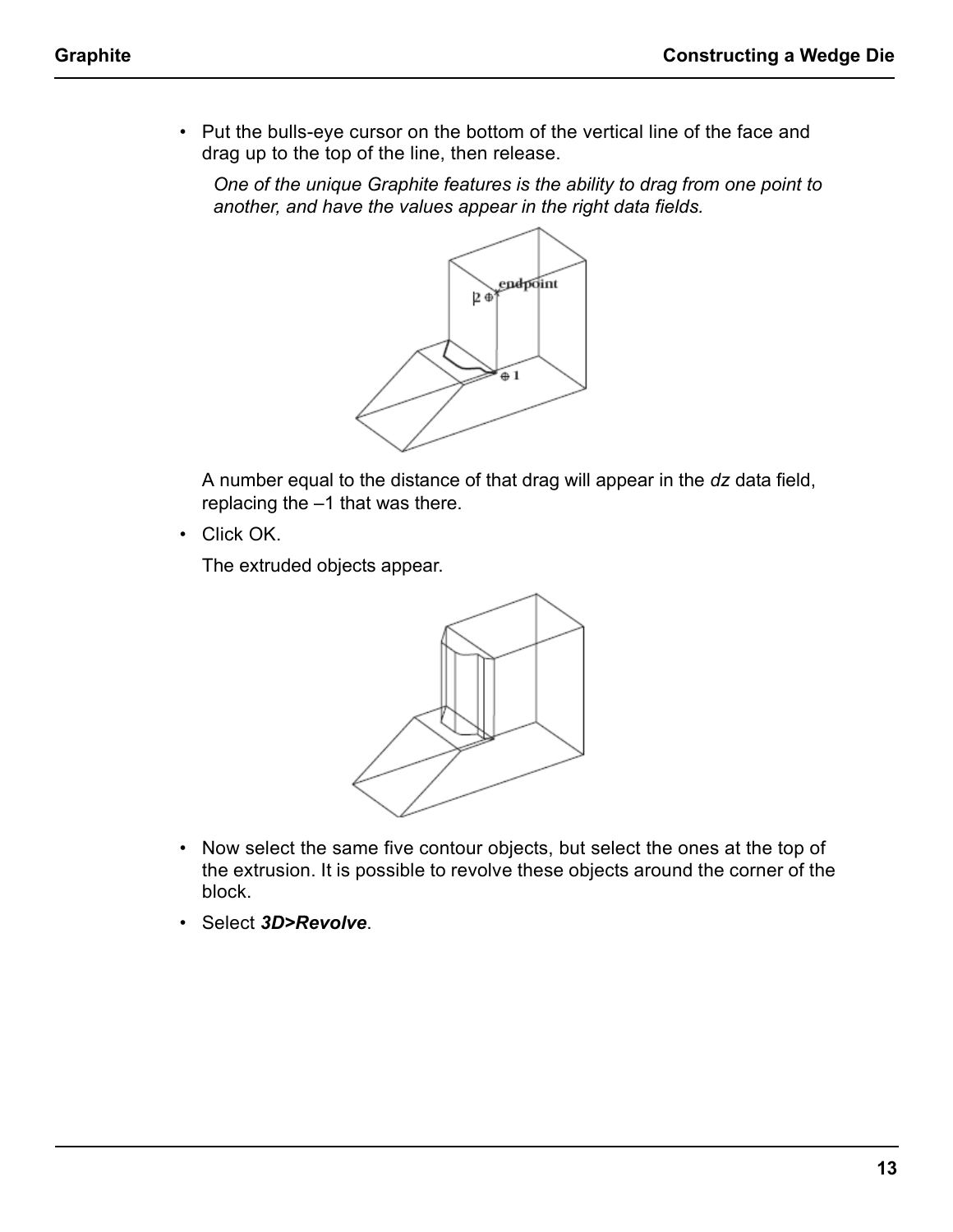The Revolve dialog box appears.

| <b>Revolve</b>      |               |        |     |    |
|---------------------|---------------|--------|-----|----|
| Sweep Angle 360°    |               |        |     |    |
| # of Steps $ 8 $    |               |        |     |    |
| Origin*: $\times$ 0 | Y   O         |        | Z 0 |    |
| Axis*: $dX$ 0       | $d \times  0$ |        | dZ  |    |
|                     |               | Cancel |     | 0K |

Take this contour and sweep it 90 degrees, using the corner of the block as the axis of revolution. Knowing this, type **90** into the *Sweep Angle* data field. Use **4** divisions for the *# of Steps*. You probably will have no idea how to fill in the remaining six data fields. But there is an asterisk again, which means, "use the cursor to enter values." Define the axis of revolution to be from point 1 to point 2.

• Type **90** in the *Sweep Angle* data field.

*Indicate how many copies should be placed within the Sweep Angle with the # of Steps.*

- Press TAB to move the cursor into one of the data fields for the *Origin*.
- Define the Axis of Revolution by dragging from endpoint 1 to endpoint 2 as illustrated below. Dragging in the opposite direction, the contour will sweep in the opposite direction.

When the mouse is released, the data fields for *Origin* and *Axis* fill with a series of numbers.

Graphite automatically filled in the numbers for the axis and direction of revolution.

*It is also possible to click in one of the data fields.* 

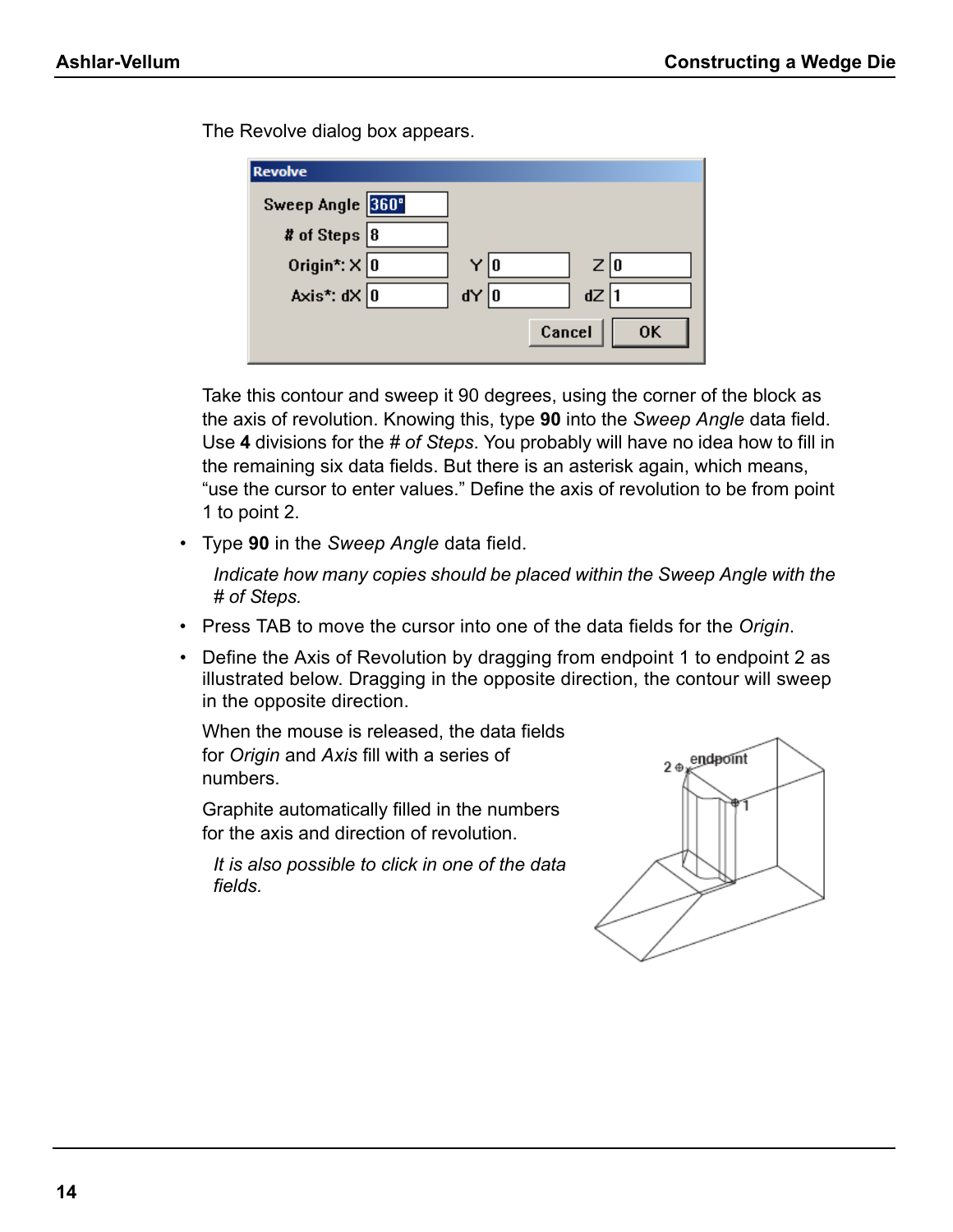• Click OK.

Graphite builds the sweep.



- Select the five contour objects at the end of the sweep.
- Select *3D>Extrude*.
- To specify the length and direction for the extrusion, drag from endpoint 1 to endpoint 2 as shown below.



• Click OK.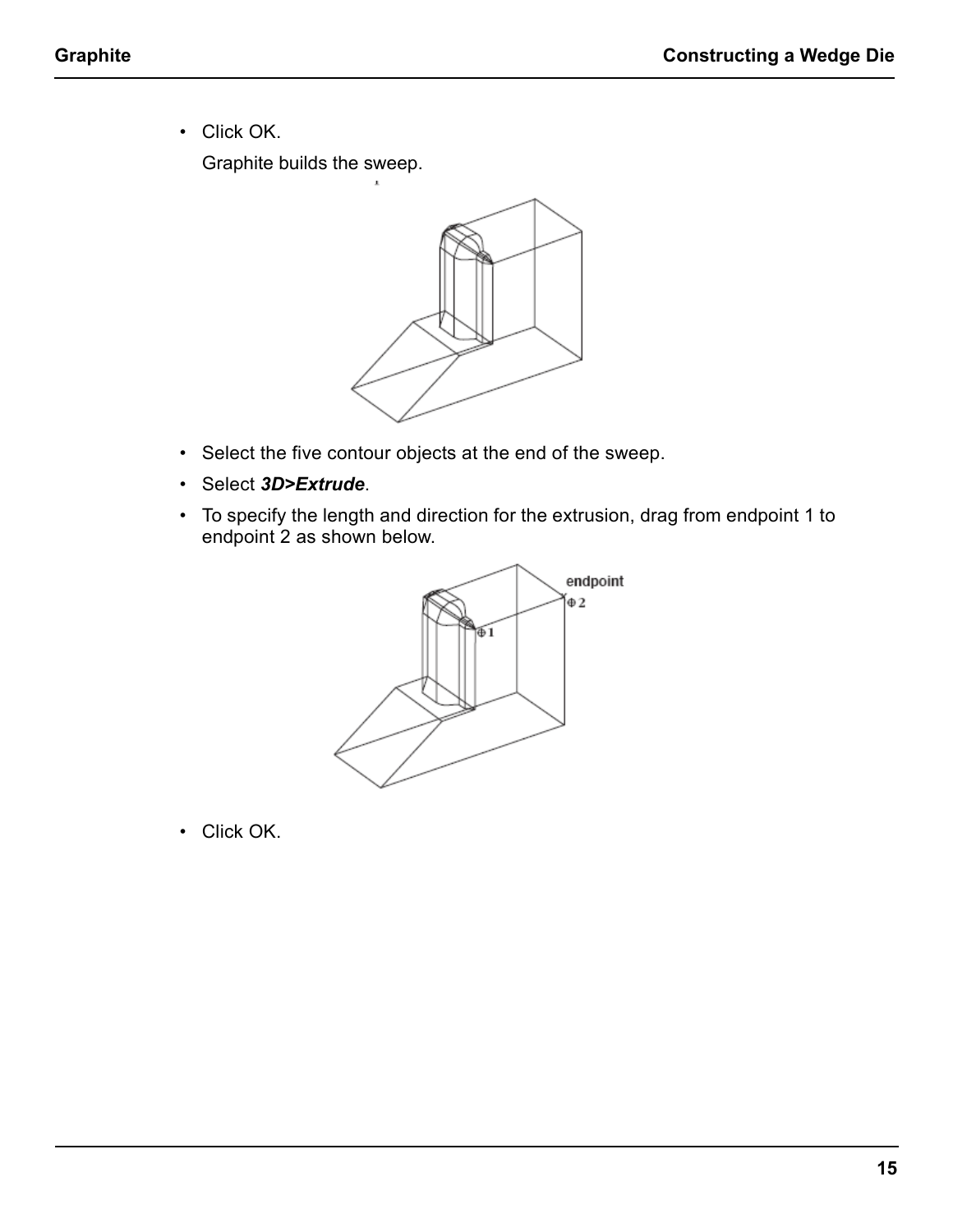The contoured face is finished.



- 10. The extrude operation has created some unnecessary lines. Select these lines and delete them to clean up the drawing.
	- Select the three lines shown by SHIFT-clicking on them, and then delete them.



*At this point, get the Trackball out and rotate the part to see it from various angles.*

11. The next step is to put a hole on the front face of the wedge and extrude it through the part. By doing so, you will learn about the concept of Work Planes.

Right now the Triad shows that the Work Plane is parallel to the bottom of the Wedge Die. It is necessary to draw a circle that stands up along the right face. Change the work plane to accomplish this.

• Select *3D>Planes>Right*.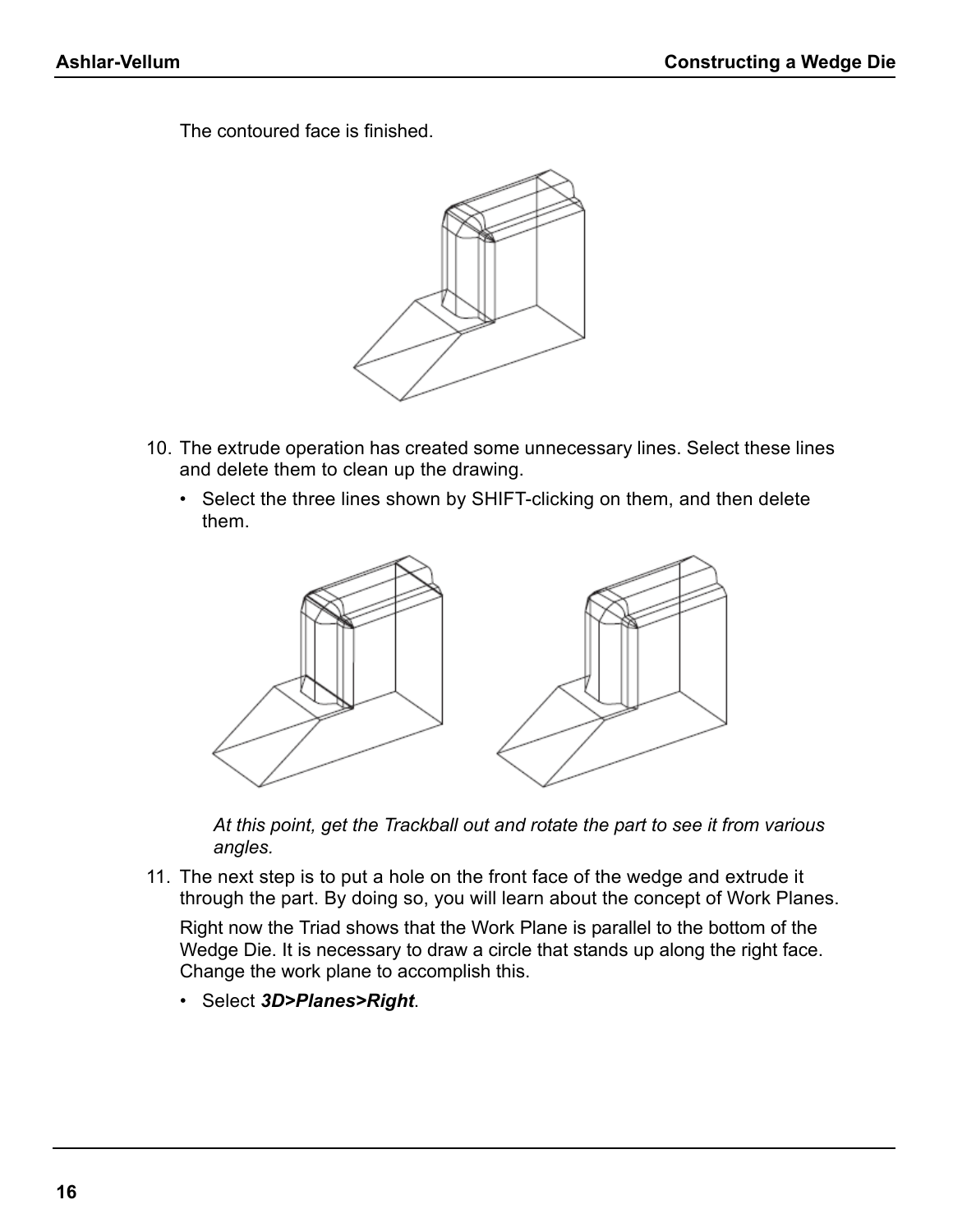Notice that prior to releasing the mouse button, the current Plane was Top or World (indicated by a check mark). Once the mouse button is released, the Triad changes to reflect the new work plane.

- Select the **Center-Point Circle** tool.
- Touch the *midpoint* of both the right side and the top edge of the front face to "wake up" these points. The Drafting Assistant now gives construction lines off of each point.

*Use the Trackball to rotate the part to make it easier to see the midpoints of the lines on the right side face.*

• Go to where the Drafting Assistant shows the *intersect* of the two alignments and drag the circle along the face. (The center of the circle is placed



at the *intersect.*) Release the mouse button when the circle is approximately the size shown.



• While the circle is still active, select *Arrange>Divide*.

*If you want to eventually surface this geometry, there is no need to divide the circle. However, this exercise includes these steps to introduce the Divide command. The Divide dialog box appears.*

- Make *# of pieces* equal to **4**, and deselect the *Show Points* option.
- Click OK.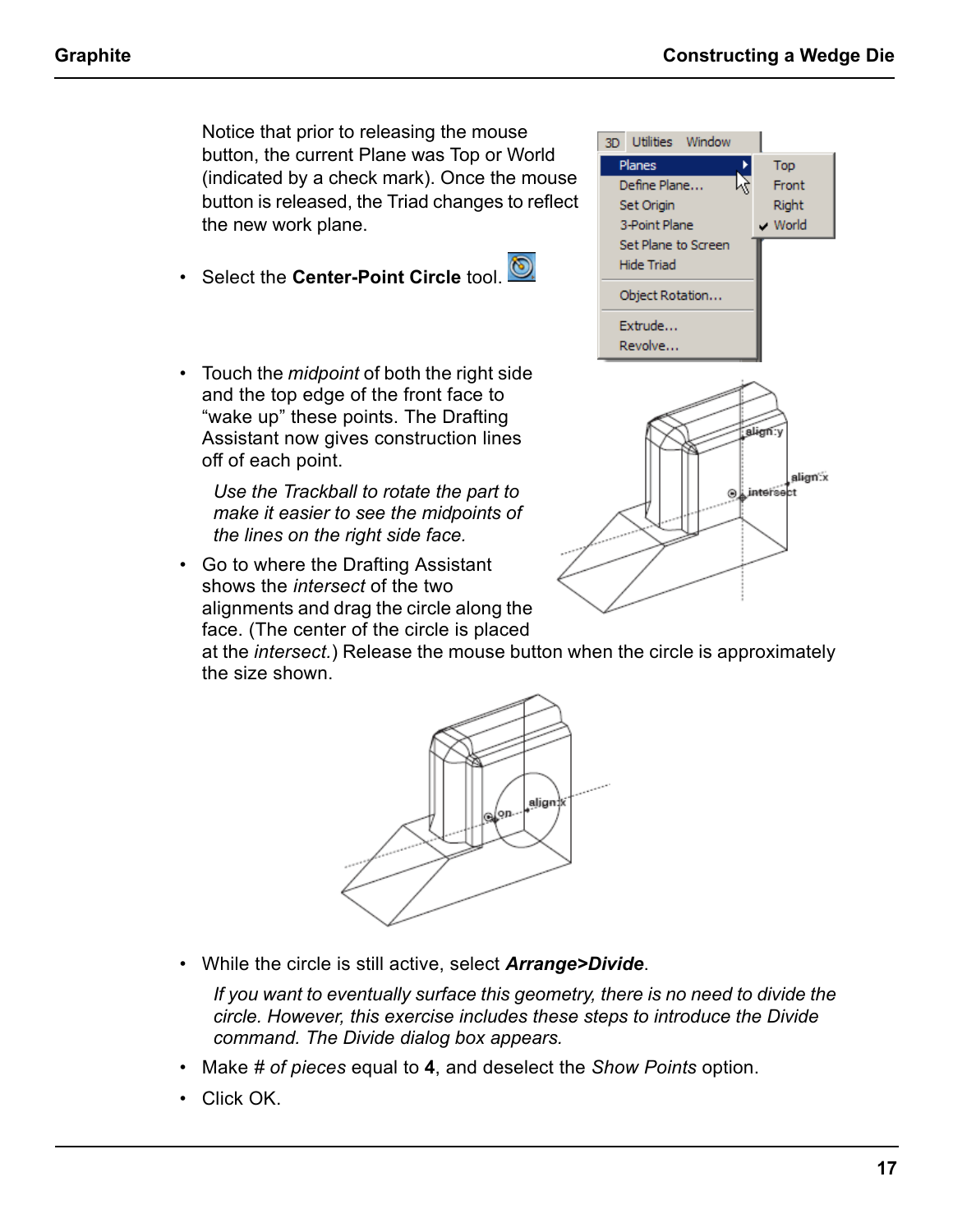The circle is now divided into 4 arcs. The circle will flash when the divide operation is executed.

• Select *3D>Extrude*.

*Dividing the circle results in four extrusion lines (instead of one). The extra extrusion lines make it easier to visualize the extrusion when working in wireframe mode.*

• Drag from endpoint 1 to endpoint 2.

This defines the distance and direction the circle to be extruded.

• Click OK.

The circle extrudes with four extrusion lines.



- 12. The next step is to put a hexagon on the sloped face. This is a good exercise because it shows how Graphite deals with non-orthogonal planes. To draw anything directly on a sloped face, set the work plane to match it. In the *3D>Planes*, none of the choices are appropriate (Top, Front, Right and World). Define a new plane for this operation.
	- Choose *3D>3-Point Plane*.

The Message Line asks for three specific things, first the origin, then the positive x-direction, finally the positive y-direction.

• Click first at endpoint 1 for the origin, then at endpoint 2 for the positive x direction, and then at endpoint 3 for the positive y-direction as shown in the drawing below.

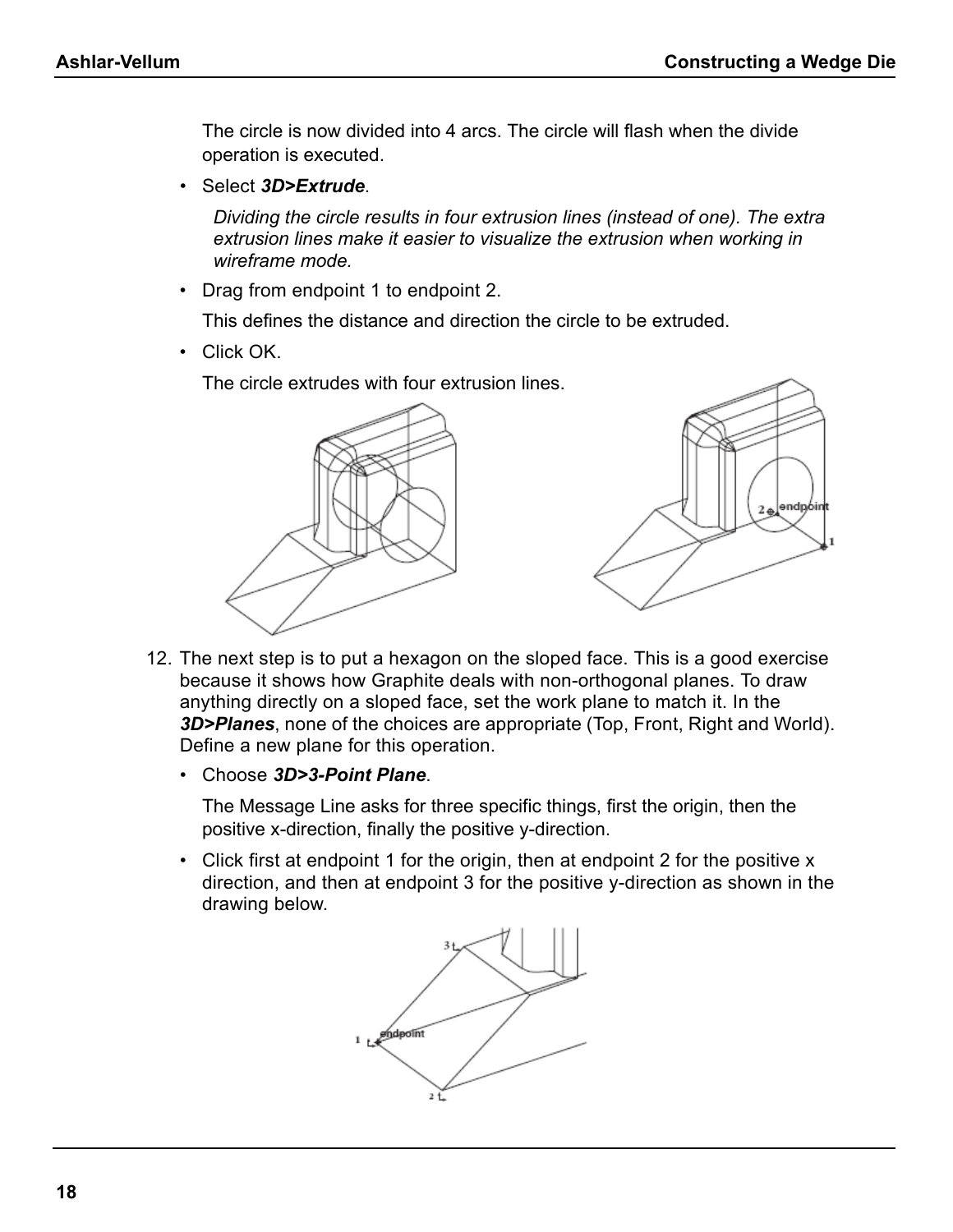*Use the Define Plane command to use that plane orientation more than once.*

The Triad changes to indicate that the current work plane now matches the sloped face.

Now that the work plane is the necessary way, draw the hexagon.

• Select the **Circumscribed Polygon** tool. The Message Line reads, *Circumscribed Polygon: Pick center of polygon [Ctrl = Copy Previous* (Windows) *or Option = Copy Previous* (Macintosh)].



• Touch the two *midpoints* shown to wake them up and let the Drafting Assistant show where the *intersect* is located. This point will be the *center* of the hexagon. Drag the second point straight up, and the hexagon will be placed onto this sloped face. Release the mouse button when the hexagon is similar to the drawing below.



- 13. Now extrude the hexagon through the part, perpendicular to the face.
	- Select *3D>Extrude*.
	- Drag one of the points to below the part, along the z-direction. Take the extrusion well below the part and release the mouse button. Make sure there is *align:z* so that the extrusion will be perpendicular to the work plane.

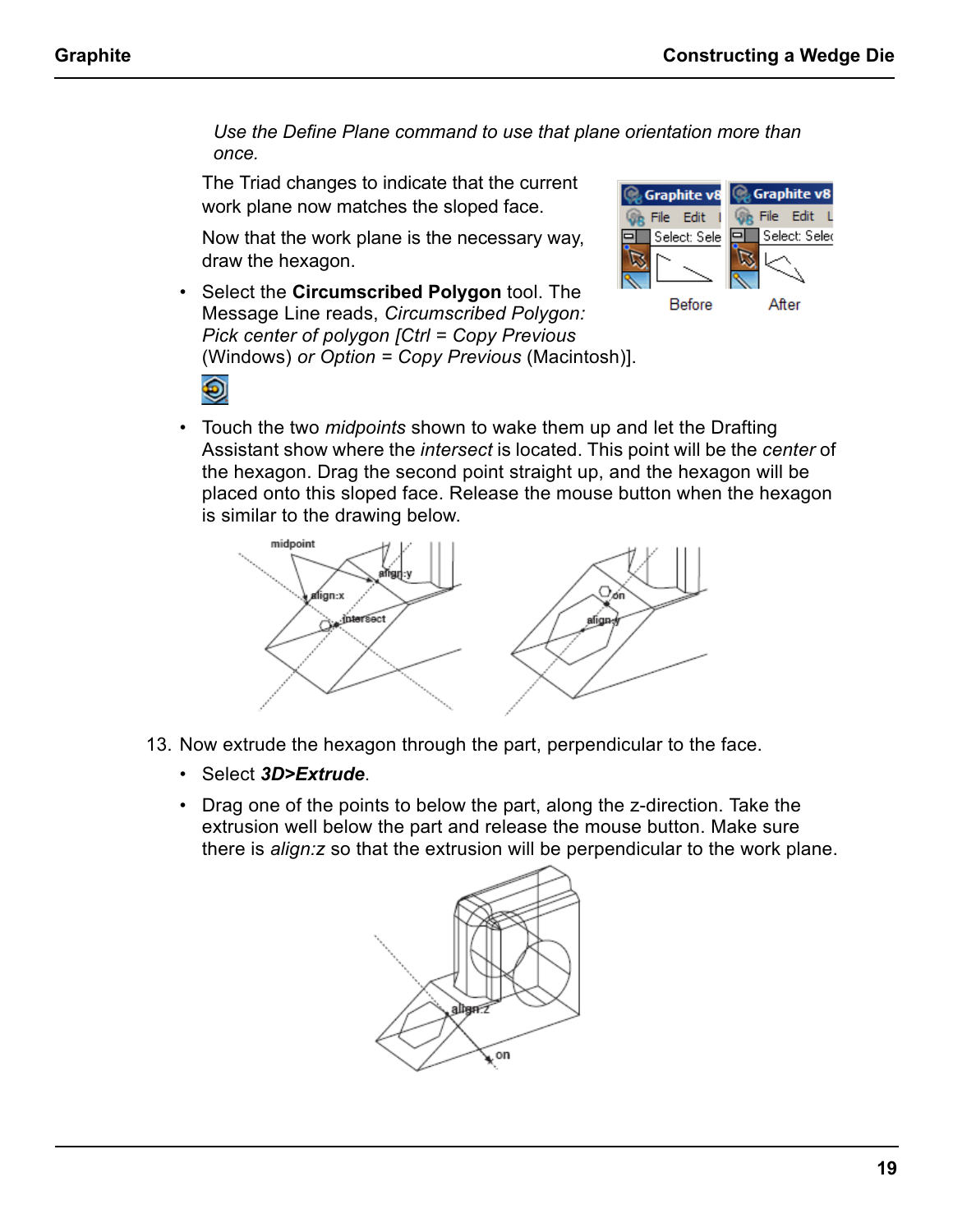• Click OK.



- 14. The extrusion is extended beyond the base. Use the **Simple Trim** tool to cut off the excess.
	- Change the view to Right (either use the pop-up menu on the Trackball or *Views>Views>Right*).
	- Use the **Selection** tool to select the bottom line of the part. This will act as a trim boundary.
	- Select the **Simple Trim** tool.



• Click on the extrusion lines that extend below the bottom of the part.

There should be two lines on top of each other in each location, click twice on each line.

• Select and delete the lower hexagon.

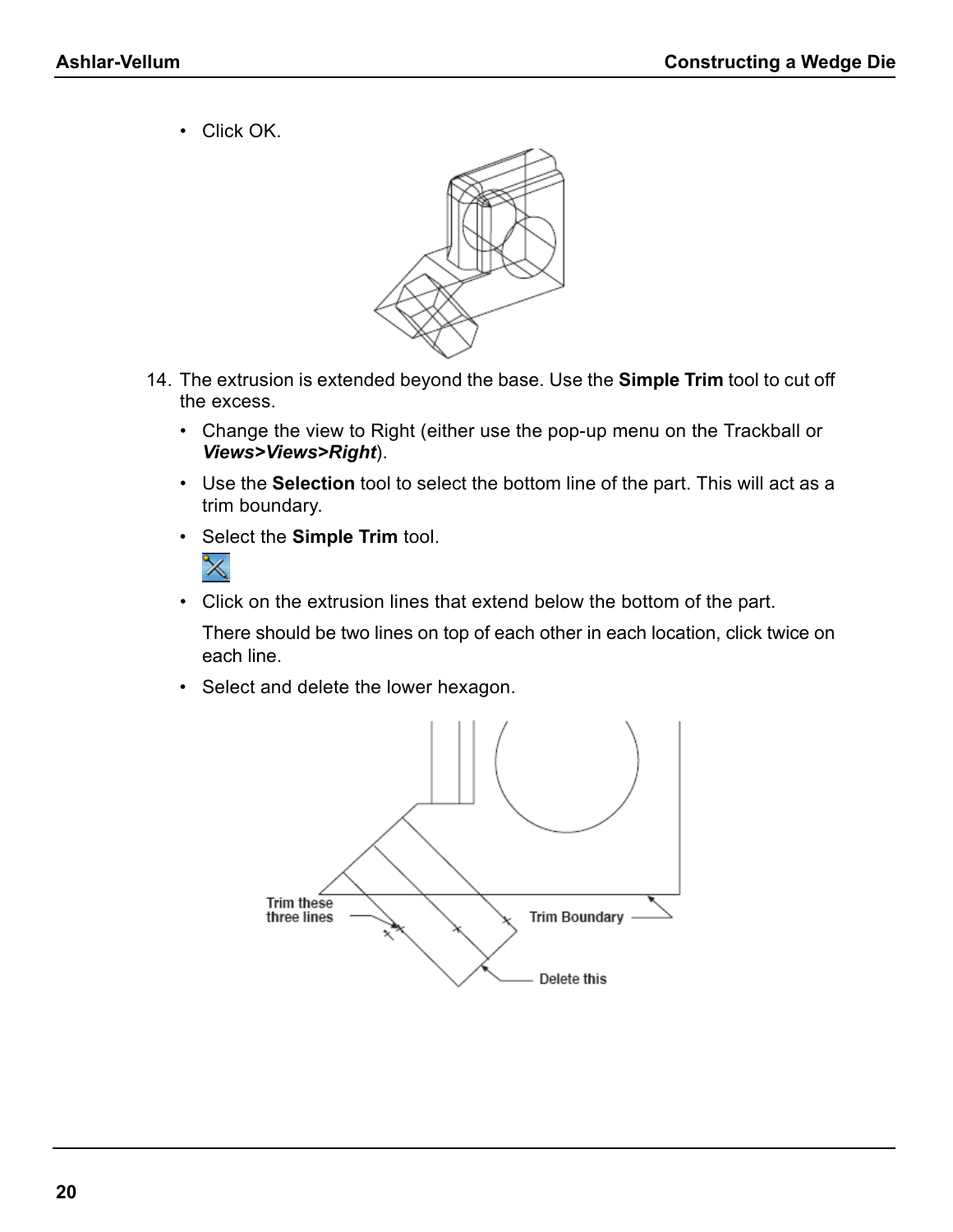The hexagon trims to the bottom edge of the part.



*The Simple Trim tool works exactly the same as it did in 2D, except now it is working on a 3D part. This is great because it is like trimming to a surface.*

• Go back to the Trimetric view.



*In this case, because of the way the lines came out on the trim, use the Trackball to rotate the model slightly to see all the endpoints more clearly.*

15. Draw the hexagon on the bottom surface of the wedge.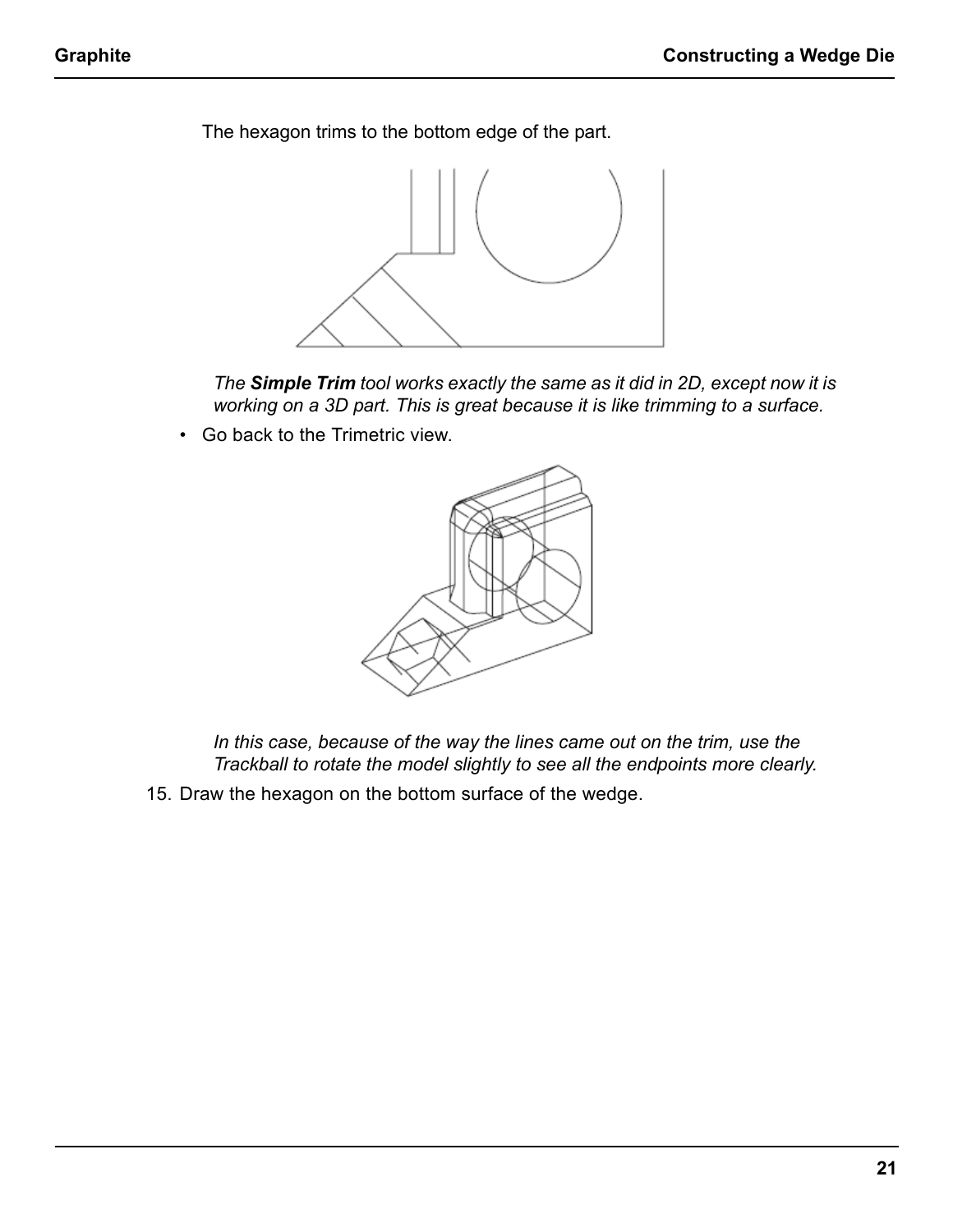• Execute a Stroke-Zoom. Hold down the CTRL+SHIFT keys (Windows) or the  $*$  key (Macintosh) and drag a diagonal window from upper left to lower right, as shown.



• Using the **Connected Lines** tool, connect each of the six endpoints to finish the hexagon hole along the bottom of the part. Double-click at the last point (point 7) to end the connected line.

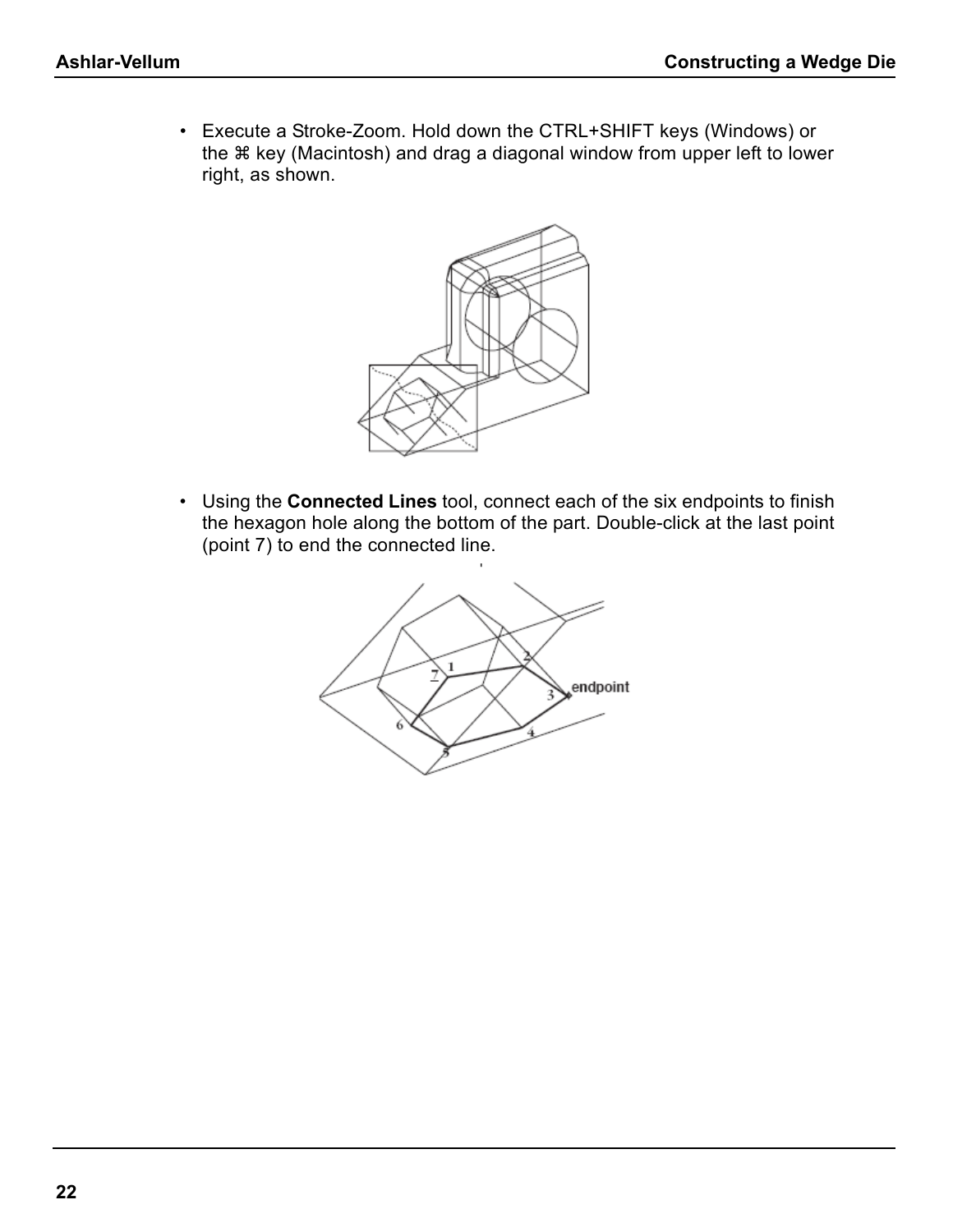• Choose *Arrange>Zoom Previous* to get back to the previous zoom. Hold down the CTRL+SHIFT keys (Windows) or the  $\#$  key (Macintosh) and drag a diagonal window from lower right to upper left.



- 16. Save the view
	- It is a good exercise to save custom views. The 4th view comes up as Isometric. Activate it, rotate it slightly and then save the new view. To do this, choose *Views>Define View*. Click New, and then OK. This will create a new view called View 1. Switch back and forth between this and other views. For the purposes of the rest of the tutorial, it is best to switch the work plane back to World and the view back to Trimetric.

The Part is finished, but the tutorial is not done yet. So read on.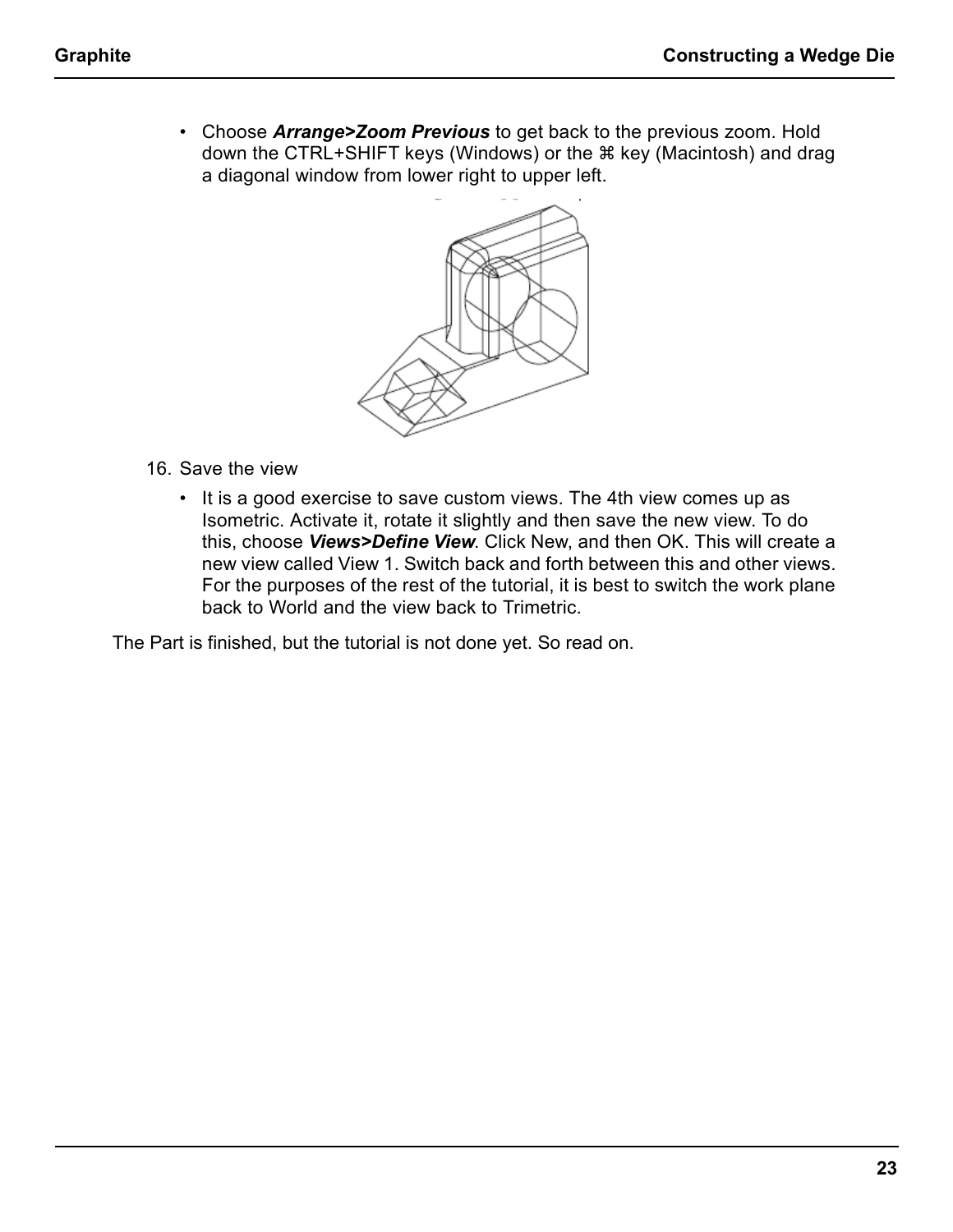### *Creating a 2D Drawing*

- 17. Place this part into a 2D drawing with four views (Top, Front, Right, and Trimetric). In Graphite it takes one command.
	- Select *Arrange>Zoom All*. Leave the part in the Trimetric view.
	- Select *Views>Sheet Into View*.

The following dialog box appears:

Specify a layout and viewing scale for the original model. There are many choices in this menu including different variations of view arrangements, surrounded by a border and title block. These choices are user definable.



- Working on a 13 or 19 inch monitor, select *A Landscape 4 View.vc6*. Set the *Scale* to **.75**.
- When finished, click OK.
- Select *Arrange>Zoom All*.

One command makes from a 3D wireframe model to a layout for a 2D drawing. It has the four views, a title block, and a border.

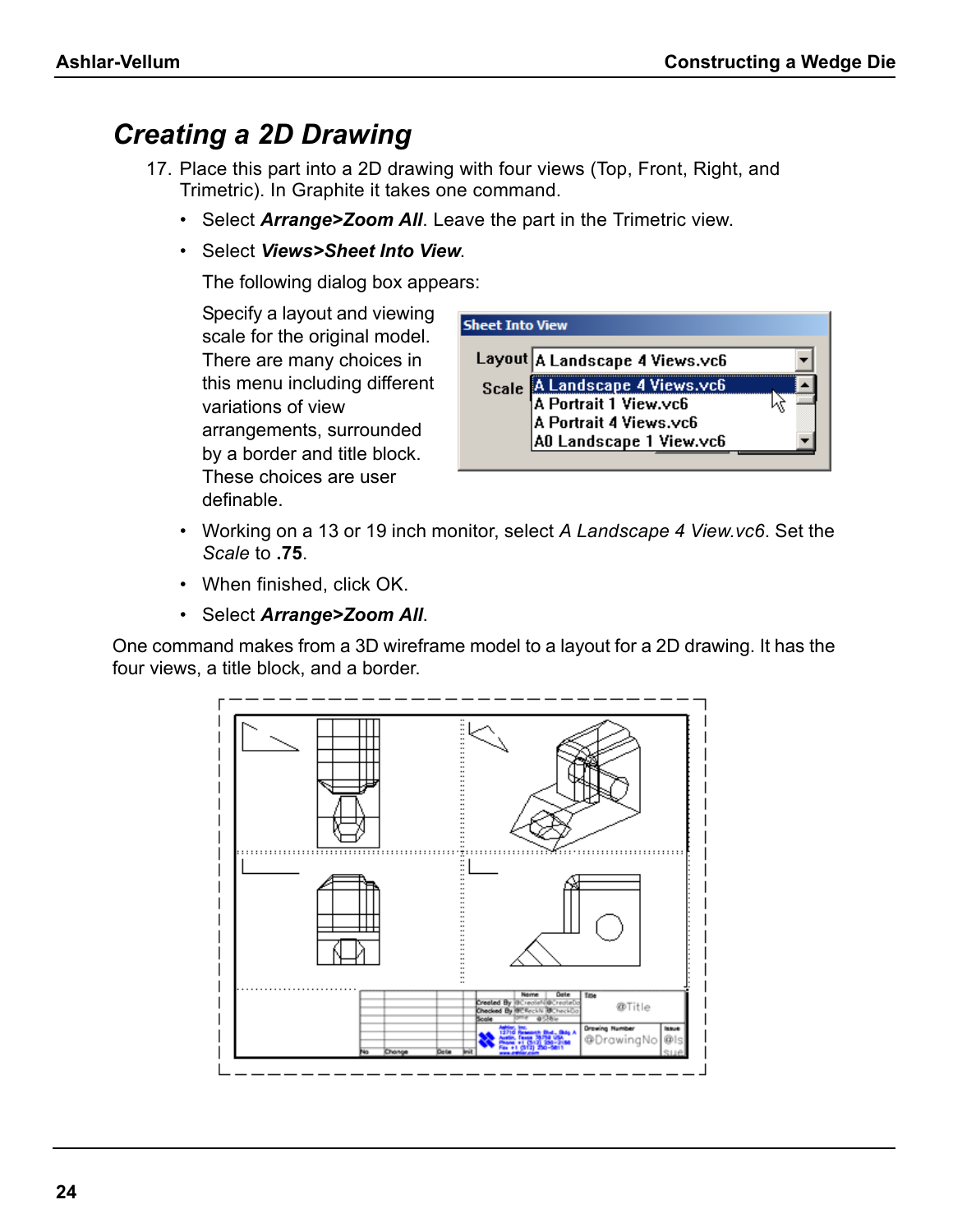18. Edit the view windows.

If the end drawing is not something similar to what is shown in the previous illustration—if the part is too small or too large in each of the views—modify the scale of each of the four views.

If the drawing looks fine, then skip the next four steps.

- Activate one of the views by clicking on it.
- Open the pull-down menu from the upper left corner of the view boundary.





- Select Properties from the pull-down menu.
- Modify the scale to make the part show up in the view more clearly. In this case, since the part is too small at .75 scale, perhaps entering a scale of **1.5** would work better. Whatever number works well, make sure to enter the same value for all four of the views.

With the Trackball, rotate any of the views to something nonstandard.

- Select *Views>Show Trackball*.
- Click in the Top view window to make it active. (Its title bar will display.)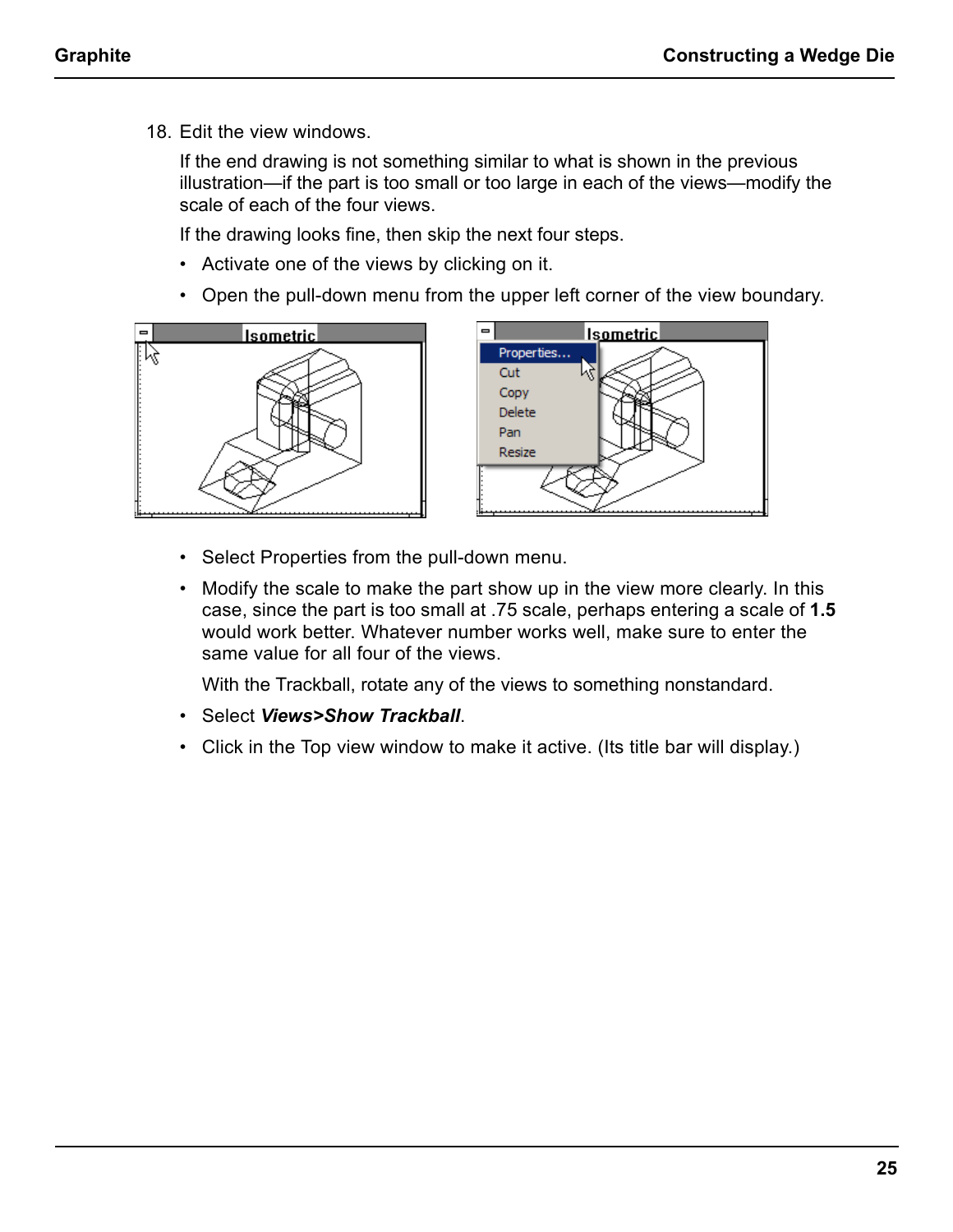- Diat @Title @DrawingNo @l
- Rotate the model in that view by dragging on the Trackball. Any of the four views can display any custom view. (Rotate the Right view window next.)

- While the Right view window is still active, pick Right from the Trackball pulldown menu. Click on the Top view window to activate it, and select Top from the Trackball menu to put it back to its orthogonal projection.
- Select *Arrange>Zoom Out* with the SHIFT key (Windows) or CONTROL (Macintosh) pressed down.
- Select *Pan* in the pull-down menu for the Right view window. The cursor changes to a mover hand icon.
- Drag the wedge to the upper left corner of the view window.



• To finish, drag the lower right corner of the view.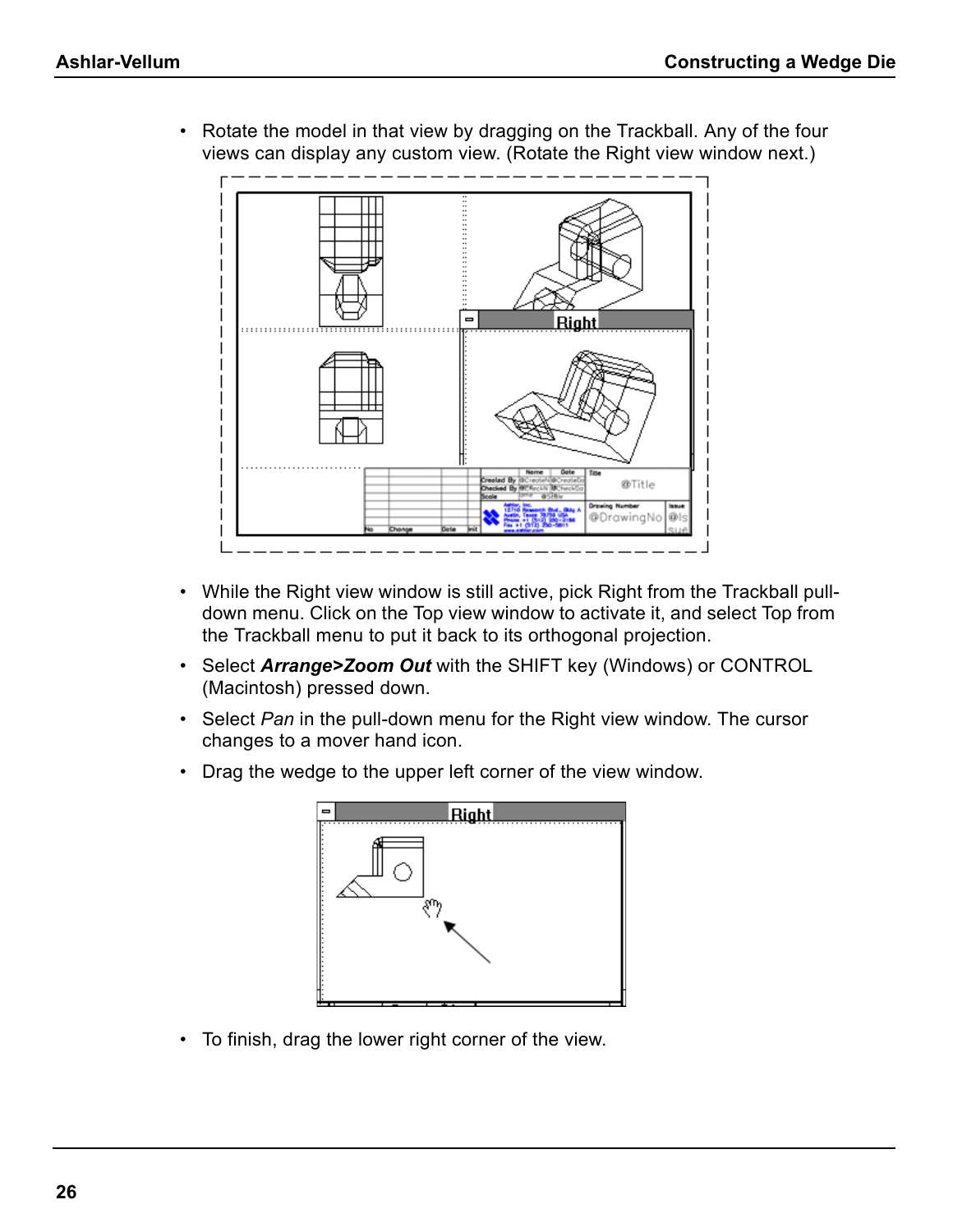

Drag it up, to reduce the size of the view.

• Drag the title bar of the new view and move it into a clean area.



Set the right view to its original size and position.

19. Create an unfolded view.

A common drafting operation creates a view on the drawing that looks straight at a specified face, much like the Projected View problem from high school drafting class.

Activate the view, and unfold it.

- Click on the Right view window to activate it.
- Choose *Views>Unfold View*.

The Message Line reads: *Pick start of fold line*.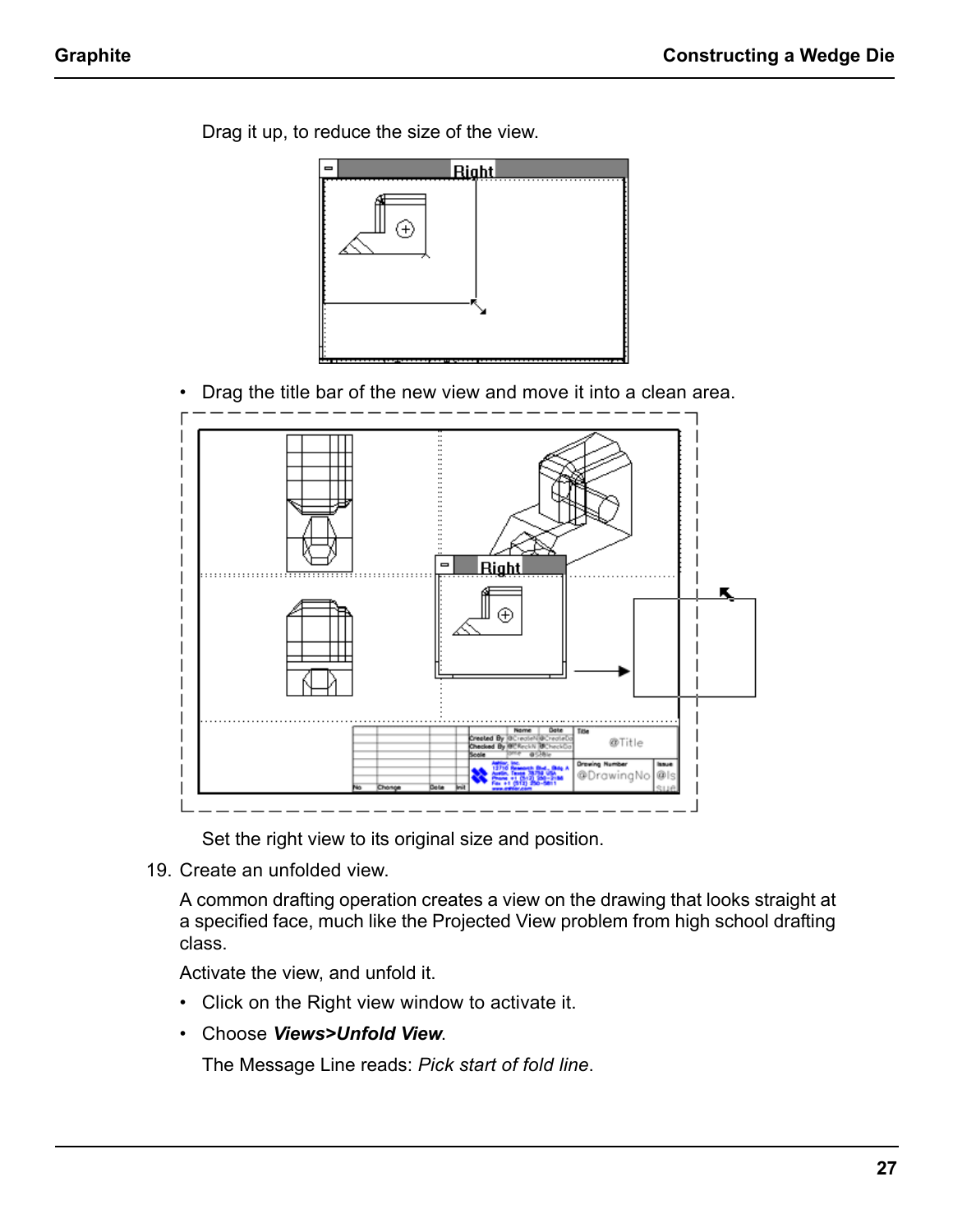• Drag the mouse button from endpoint 1 to endpoint 2.



• When the mouse button is released, a new view appears on the drawing. (Note: it may appear below the current drawing, so it may be necessary to scroll down, or *Zoom All* to see it).

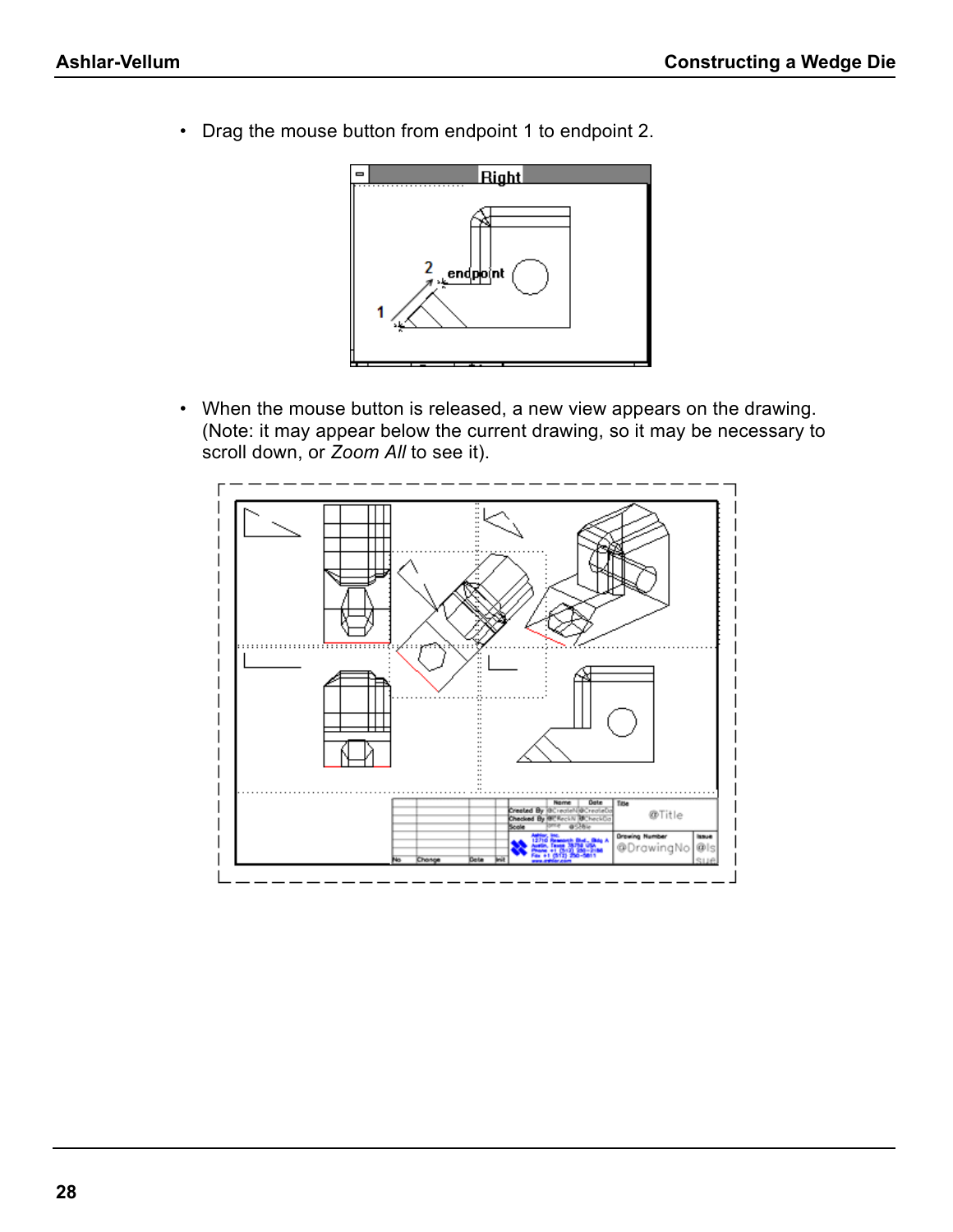- Right @Title ⊕DrawingNo
- Resize the unfolded view, drag its title bar and move it to a clean area.

20. Dimension the part.

*During dimensioning pay attention to the Triad. The dimensions work only on the current x-y-plane. So a good trick is to pick* Set Plane to Screen *from the 3D menu. The Triad will show flat in all five views now. All dimensions work as if it were a 2D-drawing.*

- Select the **Vertical** dimension tool.
- Click in the Top view window to activate it.
- Click on the right side of the part from top to bottom to make the dimension appear. Change its font size using *Dimension>Size* to make it readable.

The five views we have here are associative. However, the dimension object we just placed shows up only in the one view, because these views are smart. Dimensions show



only in the view in which they are placed. The same is true for Crosshatching and Text.